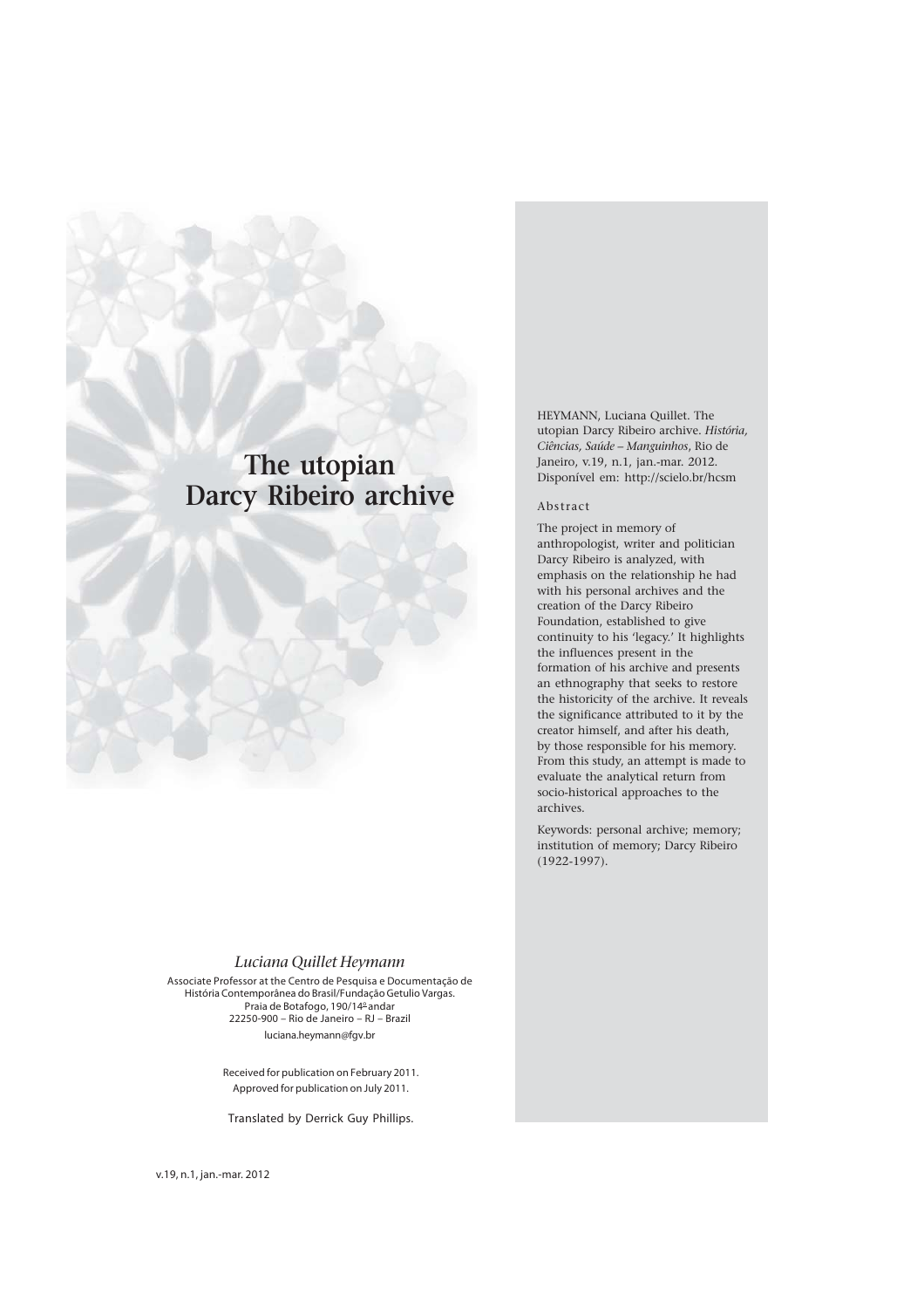I had wanted the glory to remain after me, for a long time, riding in the memory of the grandchildren of the son I never had. Remain? But how? I do not know.

*Darcy Ribeiro*

In the field of archivology, one of the first thoughts to occur with regard to personal archives, or, more precisely, to draw attention to the personal process of archiving records can be found in a piece by Sue McKemmish published in 1996 in the magazine *Archives and Manuscripts*. In an article entitled "Evidence of me...," the Australian archivist views the keeping of personal documents as "a kind of witness" that certain people see themselves as compelled to bear with regard to their life, both in the sense of preserving the memory of past experiences and in constituting their personal identity through the formation of an archive. The piece sets up interesting connections with other fields of knowledge which deal with the role of 'narratives of self' in the formation of a concept of self, relating the construction of personal archives to this topic. McKemmish (1996) also suggests that different types of documents contained in personal archives supply different kinds of 'evidence' in relation to their owners. Thus, for example, letters supply information regarding the correspondents, but, more importantly, they are evidence of the relationships existing between them and thus provide the context within which the information contained in the documents should be interpreted.

If on the one hand it is helpful to think of an archive as a kind of 'narrative of self,' on the other hand not every formation of an archive is motivated by the desire for a memorial. Certain documents, such as personal diaries, are socially attributed to this motivation; but to look for it in every document kept by an individual would amount to assigning a single meaning (very often conferred *ex post*) to different actions taken at different times and for different reasons. It is not only the various temporalities which are expressed in personal archives, and which mark distinct stages in the relationship of the owners with their papers over the course of time. Various motives and driving forces can be seen in ethnographies concerned with the recovery of history and the contexts in which documents were accumulated and kept.

What concerns and expectations guide the procedures for archiving adopted by individuals? What significance can be placed on a personal archive, firstly by the owner himself and, after his death, by his heirs, who are often left with the task of deciding on the final destiny of the papers? These are the questions which guide this approach to the personal archive of Darcy Ribeiro (1922-1997). The main aim is not to explore the riches of the approximately 60 thousand documents which it comprises, but to recall the relationship which the owner established with his papers over the years. Through looking at the principles of the archive, a study can be made of both his self-image and his public conduct: what does the archive witness or, in McKemmish's language (1996), what "evidence of Darcy" does his archive provide?

This analysis also reveals the structure through which the archive passed into the public domain, the Fundação Darcy Ribeiro (Fundar; Darcy Ribeiro Foundation). Darcy himself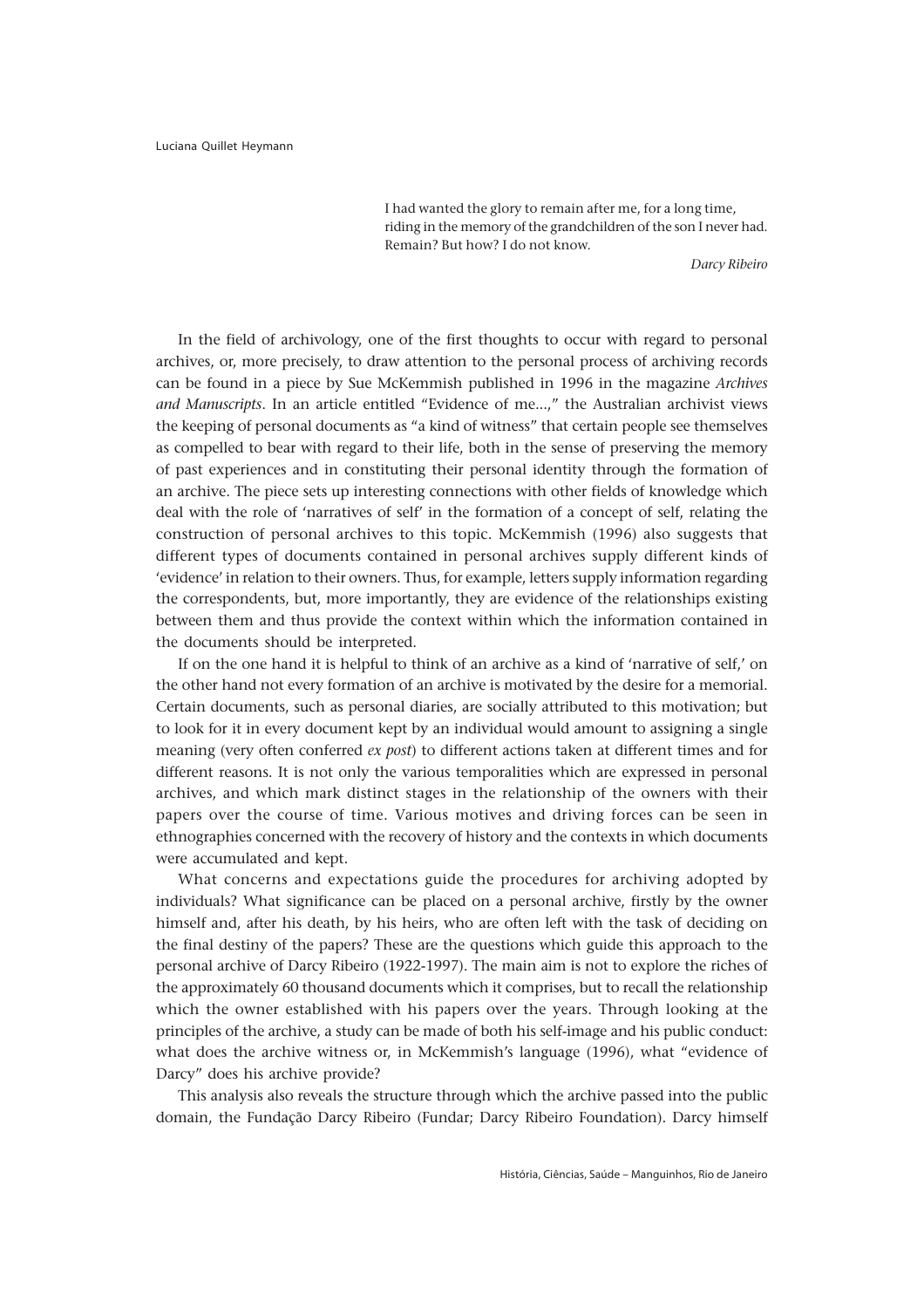set it up a few years before his death, with two objectives: to provide for the continuation of his projects, namely to ensure that the causes which he fought for throughout his life – which he called his 'utopias' – would be upheld by his followers; and to house what he considered his collection. His aim was to ensure that his memory endured, overcoming death and time. I will therefore deal, albeit briefly, with the memorial project which occupied Darcy Ribeiro in the last years of his life and which was subsequently taken up by those who had become responsible for the management of his 'legacy.'

#### **Brief biography of a persecuted man**

Before addressing the Darcy Ribeiro Foundation and the archive, a little biographical information is appropriate for readers who are not familiar with Darcy's career. The aim is not to analyze his extensive intellectual and political activities, but only to sketch a profile of this anthropologist, politician and writer who referred to himself as a man of deeds.1

Darcy Ribeiro was born on October 26, 1922 in Montes Claros, Minas Gerais, Brazil. In 1939 he moved to Belo Horizonte in order to study medicine, but abandoned the course when he realized he had no vocation for the profession and returned to his native city in 1943. The following year, after meeting the American sociologist Donald Pierson, who offered him a scholarship, he moved to São Paulo and enrolled in the School of Sociology and Politics, where he graduated in 1946 with a major in ethnology.

In 1947 Darcy was engaged as a naturalist by the Serviço de Proteção ao Índio (SPI; Indian Protection Service). In the ensuing years he spent long periods living in indigenous communities in the south of Mato Grosso and in the Amazon forest, developing his ethnological studies. In 1950 he published his first book, *Religião e mitologia kadiwéu* (Religion and mythology among the Kadiwéu), which won him the Fábio Prado Prize. In 1952 he became director of the Studies Section of SPI, and it was on his initiative that the Museu do Índio was inaugurated in Rio de Janeiro the following year, where two years later he set up the first post-graduate course in cultural anthropology in Brazil.

Darcy Ribeiro entered the field of education – from which he would never again be absent – in the mid 1950s, when he also became a member of the teaching staff of the Faculdade Nacional de Filosofia da Universidade do Brasil, in charge of the chairs in Brazilian ethnology. In 1957 the educationalist Anísio Teixeira – by whom he was strongly influenced – appointed him as director of the Social Studies Division of the Centro Brasileiro de Pesquisas Educacionais (Brazilian Center for Educational Research), linked to the Ministry of Education. With Anísio he mounted a defense line of free, secular public education. In 1959 he was appointed by President Juscelino Kubitschek – with whom he had collaborated in defining government educational policies – to set up the Universidade de Brasília (UnB). When the university was inaugurated in 1961 he was named as its first rector.

In August 1962 he was appointed Minister of Education in the government of João Goulart, joining the cabinet headed by the Prime Minister Hermes Lima. In January 1963, with the return of the country to a presidential system, he left the Ministry and became Chief of Staff to the President of Brazil. Discontent among conservative sectors, both civil and military, with the course that the government was pursuing led to the coup that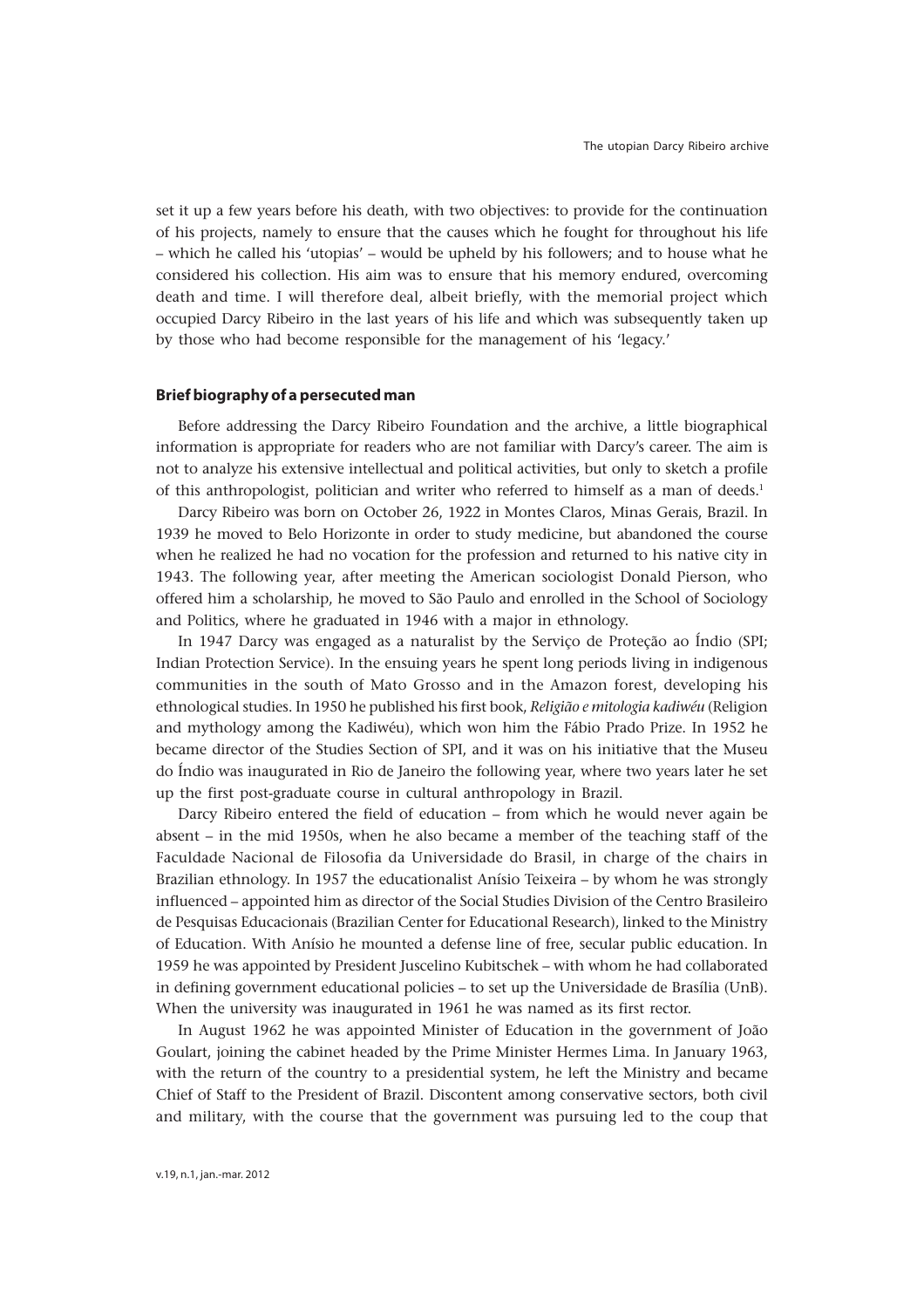deposed the president on March 31, 1964. Darcy left the country in early April and went into exile in Uruguay.

Between 1964 and 1976 he spent 12 years in exile and lived in four Latin American countries – Uruguay, Venezuela, Chile and Peru – where he lectured in anthropology and took part in reforming university systems. In 1971 he moved to Chile, where he worked for President Salvador Allende. And later he accepted an invitation to work with the government of General Juan Velasco Alvarado and to take part in the program to create a Popular Center of Studies, the result of a partnership between the government of Peru and the United Nations Development Program.

In December 1974, suffering from lung cancer, Darcy was permitted by the Brazilian government to return to Brazil to undergo surgery, and remained for six months before returning to Peru. He made a final return in 1976 and, following the Amnesty Law of 1979, was readmitted to the Institute of Philosophy and Social Sciences of the Universidade Federal do Rio de Janeiro.

In 1980, with the end of the two-party system, he joined Leonel Brizola in setting up the Partido Democrático Trabalhista (PDT). In 1982 he became the party's candidate for vice governor of Rio de Janeiro on the Brizola ticket. Following victory in the election Darcy combined the vice-governorship with the post of Secretary for Science and Culture.



Image 1: Darcy Ribeiro in his residence during exile in Venezuela; probable date, 1969/1971. Arquivo Darcy Ribeiro (Fundar)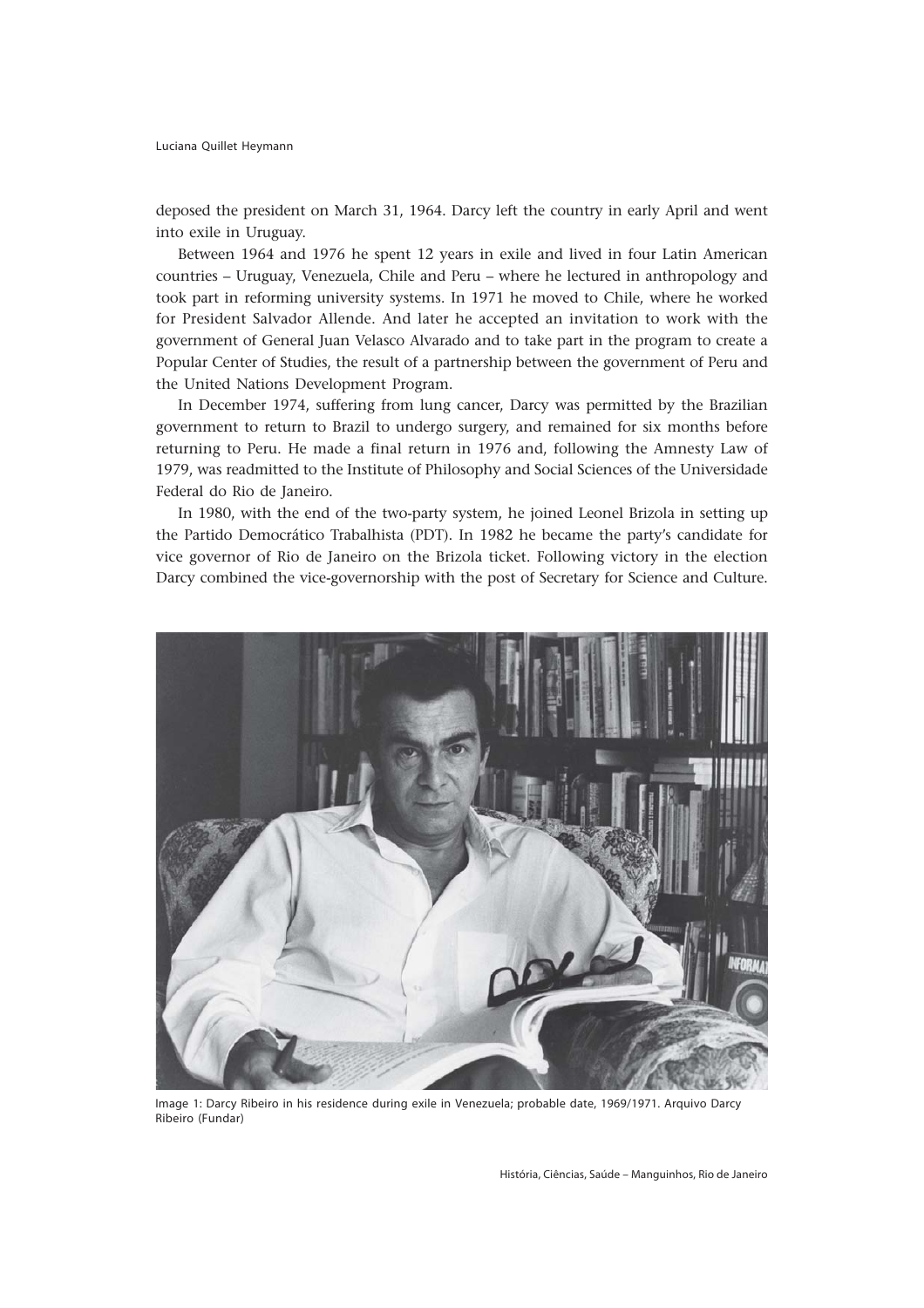He was also appointed to coordinate the Programa Especial de Educação (PEE), the main task of which was to set up the Centros Integrados de Educação Pública (Cieps).

In 1986 he ran for governor of the State of Rio de Janeiro, but lost to Wellington Moreira Franco, the candidate of the Partido do Movimento Democrático Brasileiro. In September 1987 he was invited by the governor of São Paulo, Orestes Quércia, to work with Oscar Niemeyer in setting up the Memorial da América Latina, which was inaugurated in January 1989.

In October 1990 he was elected senator for the State of Rio de Janeiro for the PDT, with Leonel Brizola being elected for a further term as state governor in the same election. In September 1991 he was granted leave of absence from the Senate to become Extraordinary Secretary for Special Programs in the Rio de Janeiro state government, where his main task was to oversee the resumption of the Cieps program and coordinate the creation of the Universidade Estadual do Norte Fluminense (Uenf) in Campos. He returned to the Senate at the end of 1992.

In 1994 he then ran as candidate for vice-president of Brazil on the ticket headed by Leonel Brizola of the PDT. They came in fifth place among eight contenders. In December of the same year Darcy was admitted to hospital in Rio de Janeiro for the treatment of a further bout of late-stage cancer, but a month later he left hospital without medical sanction and installed himself in his beach house in Maricá (RJ), because, he declared, he needed a refuge to finish his book *O povo brasileiro* (The Brazilian people), published the following year. He then returned to the Senate, where he concentrated his efforts on the drafting of the new Lei de Diretrizes e Bases da Educação Nacional (LDB), which became law in 1996. During this year he wrote a weekly column in the *Folha de S. Paulo* newspaper and published *Diários índios* (Indian diaries), which received the Sérgio Buarque de Hollanda Prize in the Social Essay category.

Even a summarized presentation of the biography of Darcy Ribeiro ought to record his literary achievements. His first and most praised novel, *Maíra*, was published in 1976 and later translated into various languages. It was followed by *O Mulo* (The mule), *Utopia selvagem* (Savage utopia) and *Migo*, as well as a number of other books, among which should be mentioned the six volumes which make up Studies in the Anthropology of Civilization – a series which terminated with *O povo brasileiro* (The brazilian people).

Darcy died on February 17, 1997 in Brasilia at the age of 74, but he had lived for about twenty years under the shadow of death, which – as his colleagues confirm – imbued his intellectual and political activities with urgency and total dedication.2 As well as a sense of urgency in relation to his work, the prospect of death elicited an autobiographical impulse, expressed in various works in which he reviewed his career and defined himself intellectually and politically. The anguish of mortality and the fear of oblivion are the subject of his reflections in *Testemunho* (Testimony), published in 1990, in *Confissões* (Confessions), which he wrote in 1996 and did not live to see published, and in the novel *Migo*, of 1988, which he classed as a confessional novel (Ribeiro, 1997, p.515). In *Migo*, we read:

> Yearning for myself. Yearning for my past, for those who were and those who should have been. To write memories is to touch the living nerve, mine and yours, revived, recollecting so as to set here, restored, joys and pains. Sentences and glories that were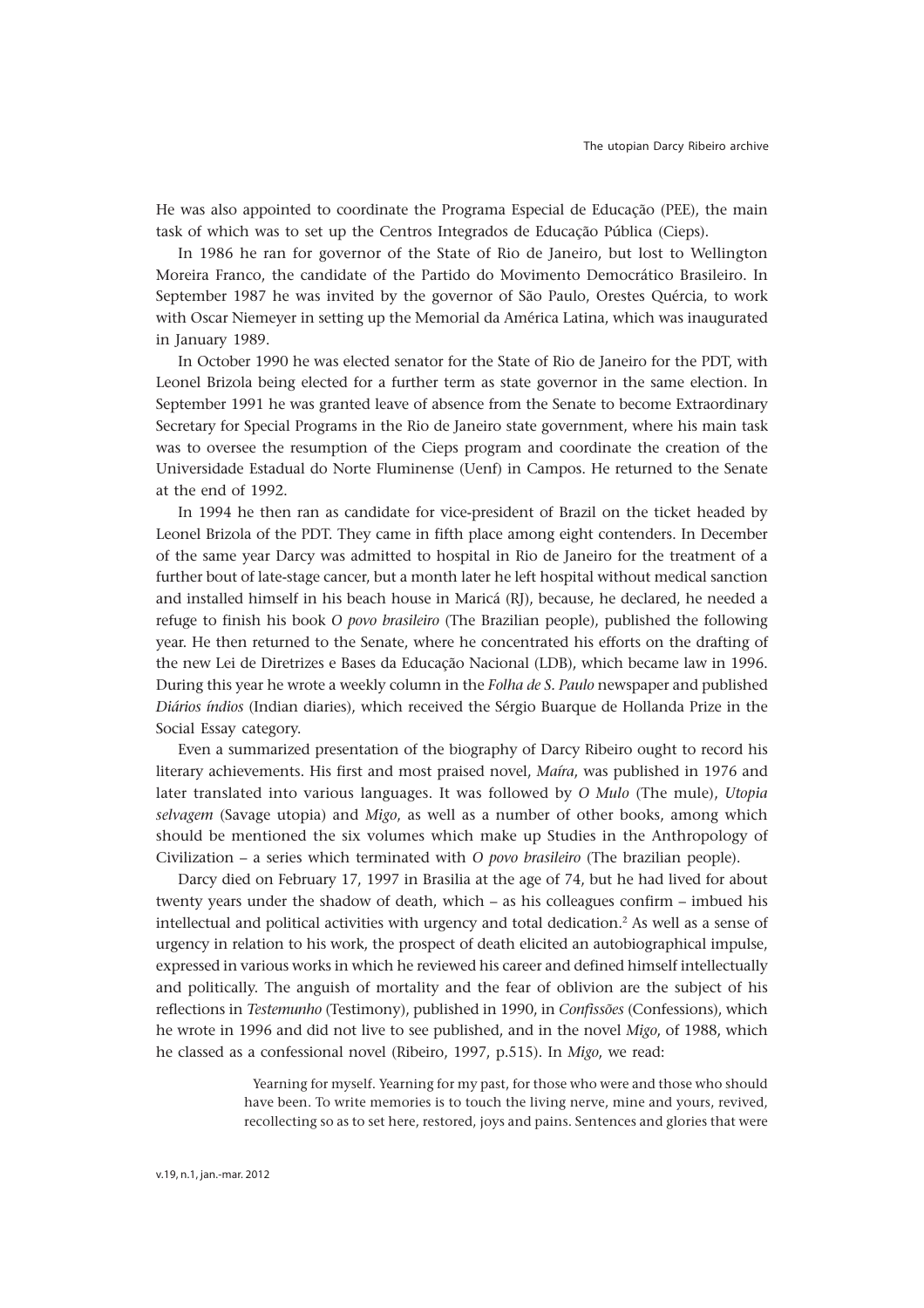sleeping, stifled, forgotten, return to me, are revived afresh. I feel yearning. Yearning for whom? …

The fair skined lady, who came after years of waiting, came and remained.

Pagan peoples whom I saw, loved, they were so complete.

Works which I built and which will endure, bearing witness.

Music, filling estate-wide spaces in me.

Classes that I gave, so very many, all forgotten.

That gush of blood in the hotel.

The shark bite that took the better half of me.

My fear-panic in knowing myself to be vulnerable, mortal.

The election lost and the glory glimpsed.

This contradictory writing.

What came to me, went away, only left me emptiness. Who came to me arrived, departed. Who will come to me in the next hour? Will there be a next hour? (p.97).<sup>3</sup>

The will to conquer time and oblivion and remain in the memory of future generations is explicit. The desire to be remembered would be achieved in the works which he constructed and which would remain as witnesses, in contrast to the "countless" classes which he gave, condemned to be forgotten. Darcy would be remembered through his works – or "doings," as he liked to call them – and not through his academic activities.4 This, however, did not make him comfortable.

Despite defining himself as a man of action, he complained that he was not recognized as an intellectual and a man of ideas: "I deeply fear that I will be remembered in the future more for what I have done than for my ideas, which would be very unfair" (Ribeiro, 1997, p.521). This passage, written in 1996, when the proximity of death had encouraged him to write his *Confissões* – a last opportunity to define himself – provides evidence of his preoccupation with the way in which he would be remembered. More than this, Darcy was expressing a feeling of impotence with regard to the memories that his name would evoke when he could no longer take the lead in his own interpretation.

His frustration with regard to being forgotten as a thinker was undoubtedly exacerbated by the fact that he had not trained any followers in the academic field, a fact of which he was acutely aware. Although he does not say so explicitly in his writings, when referring to the ability and originality of the great names in the social sciences and to the fact that they had not left any disciples, he seems to have founded a select group of unique thinkers, whose intellectual independence was linked to the impossibility of becoming more numerous. This group, to which he tacitly seems to have affiliated himself, is made up of Roquette Pinto, Curt Nimuendajú, Arthur Ramos, Gilberto Freyre, Manuel Bonfim, Capistrano de Abreu and Josué de Castro.5 The only Brazilian social scientist who left disciples and merited the respect of Darcy in his books of memoirs was Florestan Fernandes, a contemporary and militant of the left like himself, whose reconstruction of Tupinambá life Darcy admired. His greatest praise, however, was directed towards Gilberto Freyre, the only modern social scientist in Brazil who impressed him and whose most admirable feature was, precisely, independence, the "rejection of old theories" (Ribeiro, 2001, p.36).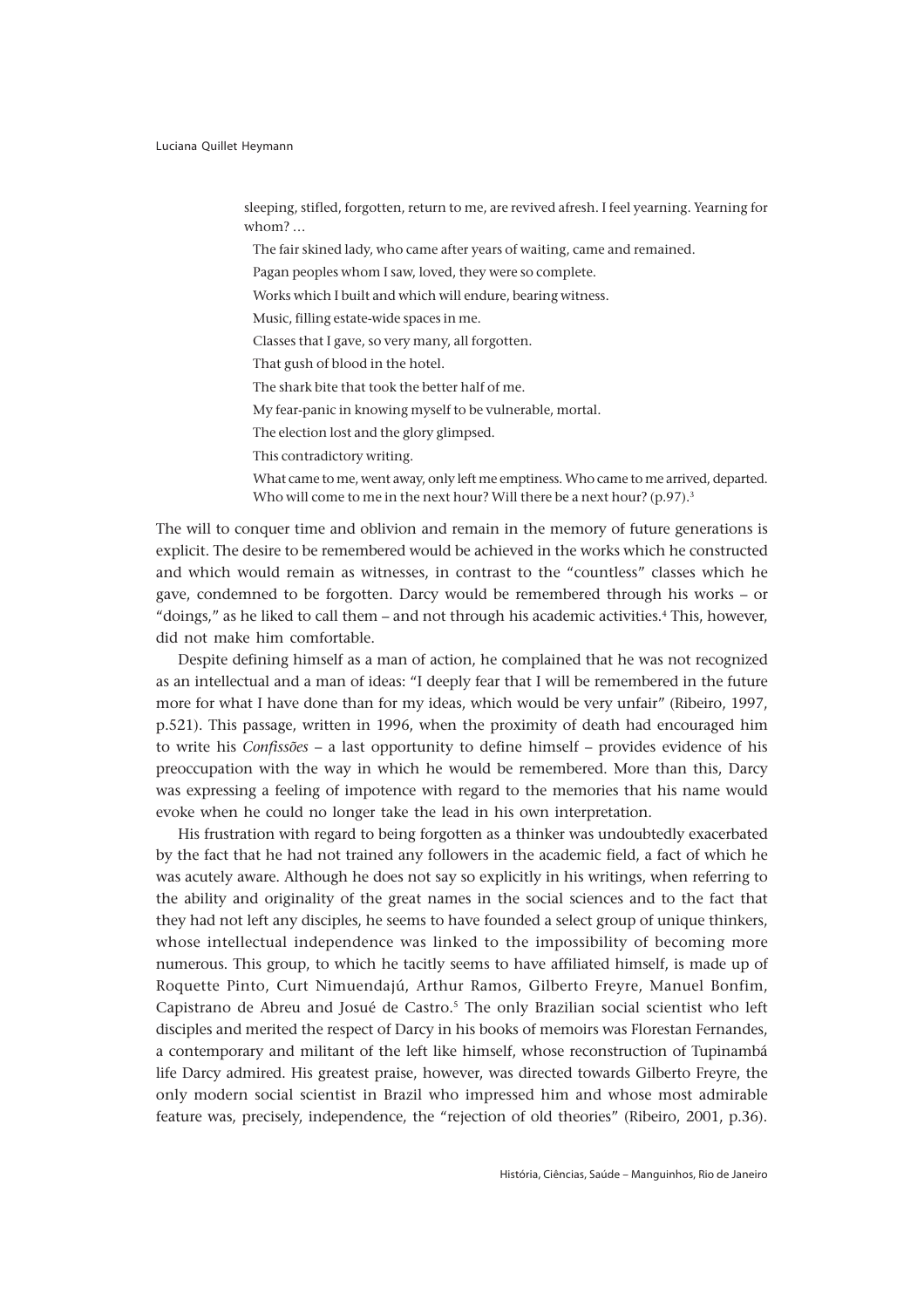The concern with permanence thus assumes, in the case of Darcy, complex proportions: how to guarantee the preservation of his memory and to do justice to his career, if he had no children and did not leave disciples? How to ensure that he would be remembered by generations to come as a man of ideas and action? Inspired by these questions, at the same time as he was writing his memoirs and revising his latest work, he started the project whose chief purpose was to enable him to endure.

# **The institutional ideal of being Darcy**

Although it was officially constituted by legal deed on January 11, 1996, the history of the Fundação Darcy Ribeiro began a few years earlier, as witnessed by documents from the personal archive of its founder, which are dated 1993.<sup>6</sup> In a draft of the statutes, Fundar is defined as "a cultural institution devoted to study and action in the areas of education, science and culture, as a not-for-profit legal entity governed by private law," and its assets consist of ownership of the copyright in the scientific and literary works of Darcy Ribeiro as well as property which he or other persons may endow it with by way of donation.

The institution's aims, listed in the original document and generally speaking maintained in later versions, are concentrated on the carrying out of projects which have the following objectives: solidarity with the indigenous peoples of Brazil; the defense of Amazonia and the Pantanal "as the great gardens of the Earth"; the maintenance of the Parque Indígena do Xingu and the Museu do Índio; artistic progress and development in Brazil; the planning and setting up of new universities and the reform of existing ones; the renewal of primary and secondary public education; the training of teaching staff, preparation of curricula and the publication of text books; the production of educational films for primary and secondary schools; the promotion of distance learning through multi-media resources; and the reissue of the works of Darcy Ribeiro. His personal archive is not mentioned in the document, leaving the inference that when Fundar was conceived there was no place in it for the documentary legacy. The institutional plan seems in fact to be centered on the continuance of his political and ideological legacy, as is well attested by a document in the archive, undated but certainly later than 1995:

> When they suggested the creation of a Foundation in my name, the idea produced in me a fear that I would be giving birth to another archaic institution, such as the Fundação Getulio Vargas or the Fundação Roberto Marinho. Mine would be a poor little institution, without power and without funds to grow and flourish. …

> It finally dawned on me that I really did need to create this Fundação Darcy Ribeiro – Fundar. I have to transfer to somebody or to some institution those tasks which, for good or ill, I have been working on throughout my life and which, without me to take care of them, would become subject to the vagaries of fortune.

If the institutional aims listed in the draft statutes of 1993 were retained in later documents, the same cannot be said of the assets of Fundar or of its headquarters. In the set of draft statutes dating from after that year but preceding the final version of 1996, the list of assets is expanded, and goes on to include, in addition to the copyright in the works of Darcy, his library, art works and furniture. The inclusion among the assets of the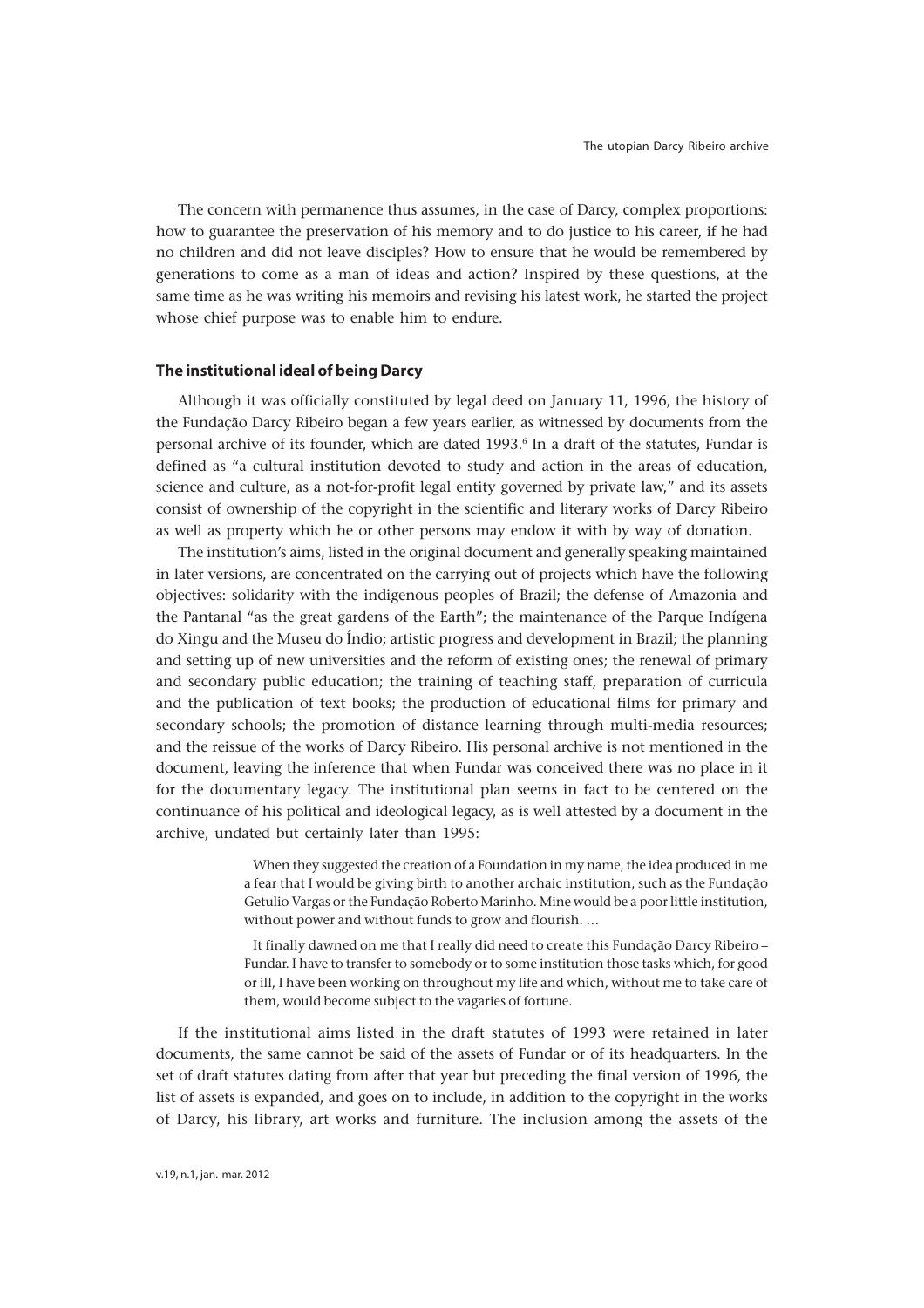copyright in the works of his first wife, the anthropologist Berta Gleiser Ribeiro, as well as his library and other property, is inserted in handwriting in one of the versions of the statutes, showing that the idea of the institute housing the collections of both of them was arrived at over a period of time. An explicit reference to the archives of Darcy and Berta Ribeiro, to be deposited in the headquarters of the Foundation "for academic use," appears for the first time in one of the drafts of 1995, in which there is also a mention, as the headquarters of the institution, of the Solar da Baronesa in Campos (RJ), which would be made available to it by the Fundação Mantenedora da Universidade Estadual do Norte Fluminense (Sponsor Foundation of the Norte Fluminense State University). In the city of Rio de Janeiro there would be, as shown by some of the drafts, an office, or according to other drafts the headquarters, at the residential address of Darcy Ribeiro on Bolívar Street.

It is a fact worthy of note that the personal archive of Darcy Ribeiro does not occupy a prominent place in the first drafts of the institutional project. According to Cláudia Zarvos, his second wife, Darcy did not view the archive as having any 'value in itself,' or as an asset which might interest posterity – as opposed to his library, which in his eyes possessed great importance, both for the volumes that he had collected and for its potential in supplying the key to understanding him as an intellectual. On the basis of his twenty



Image 2: Darcy Ribeiro reclining in a chair designed by Oscar Niemeyer; probable date, 1980/1989. Arquivo Darcy Ribeiro (Fundar)

História, Ciências, Saúde – Manguinhos, Rio de Janeiro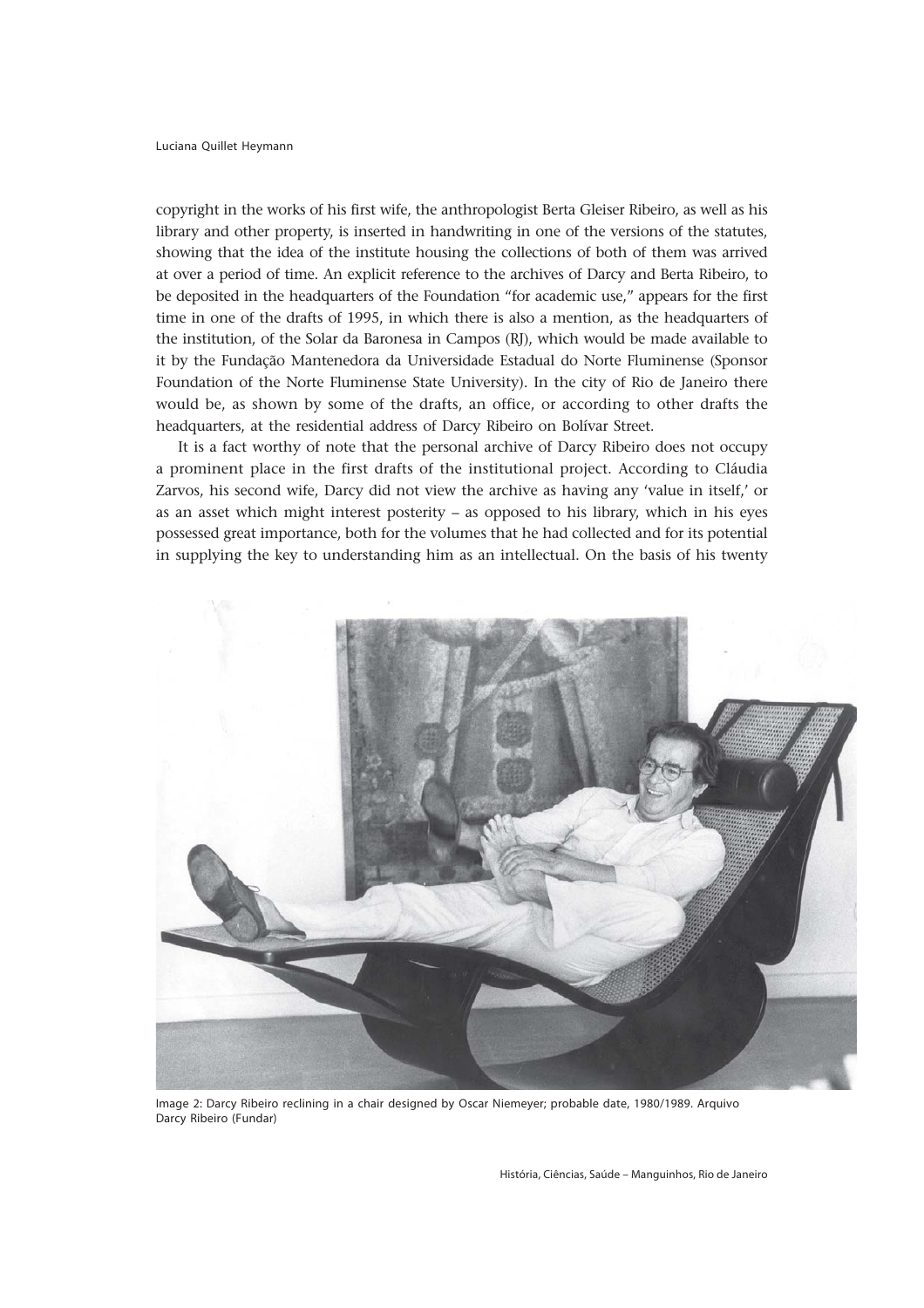thousand books it would be possible to reconstruct the course of his intellectual formation, and through the dedications contained in many of the volumes, to reveal the network of his academic contacts. According to Cláudia, this aspect would explain the desire on his part, expressed on various occasions that the library should not be broken up after his death.7 More than this: while he was setting up Fundar, he detected gaps in his library and arranged for the purchase of the volumes which would fill them. Among his papers are at least two lists of books "for the Darcy Ribeiro Library," one consisting of 112 titles – the majority relating to the history of Brazil – and another much longer list, sent by the Walter A. Cunha Bookshop, comprising several thousand volumes, including some collections – Brasiliana, Documentos Brasileiros, Reconquista do Brasil, and dozens of important Brazilian writers, including Machado de Assis, José de Alencar and Érico Veríssimo. It was not possible to figure out if these works were ordered as a whole or only partially. It is however important to stress Darcy's concern: whenever his library was to be consulted, all the books that he considered important should be available.

It would appear that this ideal of completeness was pursued so that the library would explain the basis on which Darcy constructed his theory of human development and, within it, his exposition of the "adventure of the making of Brazil in time and space" (Ribeiro, 1997, p.507). The comprehensiveness of his theory ought also to correspond to the comprehensiveness of his intellectual references. In this sense, the books should provide a wide coverage of the subjects of sociology, political science, economics, world history, literature and, above all, Brazilian social thought and the history of Brazil. To represent his thought in an adequate way, the Darcy Ribeiro Library needed to be comprehensive.

The way in which he sought to complete his library so as to make it the mirror image of what he wanted to reflect constitutes a first element of reflection on the dimension constructed from the legacies. Because, if the idea of a personal library demonstrates precisely the gradual accumulation of works which relate to the interests of an individual throughout his career, permitting a glimpse of his intellectual journey, this is evidently an effort to represent this journey. This movement is consistent with Darcy's wish to be remembered not only for his 'edifying' works but also for his ideas, and suggests the expectation of future recognition of the value of his intellectual contribution.

There is no question that the library of Darcy is a 'fabrication' or of qualifying it as unauthentic, to use a category frequently associated with studies of legacies, analyzed by Gonçalves (2007) when investigating projects in dispute as to the legitimacy of speaking in the name of the best representation – namely the most 'authentic' representation – of the identity and memory as a whole. It is not my intention to get into this kind of debate. It seems to me that it is better to accept the suggestion of the author to move away from the authentic/inauthentic argument and look at the 'constructed' dimension of cultural legacies. In this way, more interesting than to think in terms of authenticity is to realize that 'documentary legacies' (whether they are accumulations of a personal or collective nature) are always the result of social processes in which memory and the past are objectified in collections, which are held to have the capacity to represent them.

Returning to the documents in the Darcy Ribeiro archive, it will be seen that the history of the creation of Fundar did not end with the signing of the legal deed on January 11,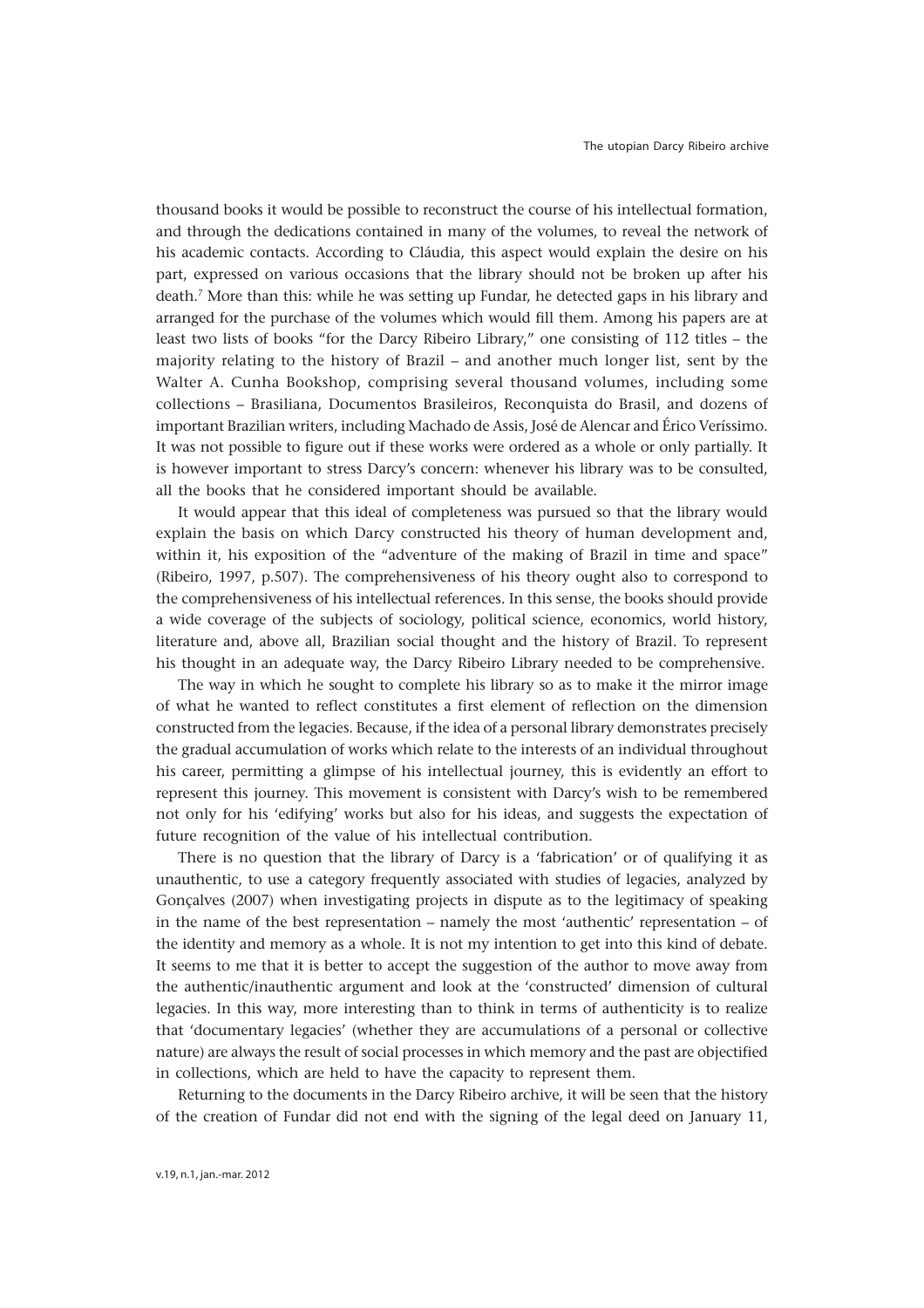1996. The document affords a glimpse of the uncertainty as to the headquarters of the institution, a question that would occupy Darcy until his death. Although it maintains the objectives envisaged in the draft of 1995, the final document does not mention the agreement with Uenf. It states in this respect: "the Foundation will have as its main working nucleus (base) the area which is assigned to it by the Public University on the decision of the President, where the Library of Darcy Ribeiro, together with his archives and those of Berta Gleiser Ribeiro, will be installed for academic use."

During this period negotiations began between Darcy and the then rector of UnB, João Cláudio Todorov, with a view to the installation of Fundar on the campus of that university. In a letter of March 22, 1996, Darcy supplies information to the Rector and the Governing Council for the purpose of taking a "further step in our conversation," gives details of the Foundation's architectural project as conceived by João Filgueiras Lima<sup>8</sup>, and confirms his wish that UnB, an institution to which he declares himself to have "strong links," should accept Fundar, assigning it a space and assisting in its construction and maintenance.

The question however was a long way from a final solution. Darcy died in February 1997 without seeing the institution, which would bear his name, take concrete shape, and although it had legal existence, the place where it would be installed had still not been defined and it had not commenced its activities. On his death, his colleagues set up the apartment on Bolívar St. as the headquarters of the institution; two years later, with funds from the sales of foreign editions of Darcy Ribeiro's books, they acquired a house in the Santa Teresa district of Rio de Janeiro, where Fundar was actually installed. Dozens of boxes of his documents – from the beach house on his property in Maricá, the apartment in Copacabana, the apartment of Berta Ribeiro, his office in the Brazilian senate, and from his native city, Montes Claros – remained for several months in the attic of this house awaiting technical treatment.

## **The utopian Darcy Ribeiro archive**

My contact with the archive took place before I could imagine that it would become the subject of academic consideration.<sup>9</sup> In the second half of 1999, representatives of Fundar contacted the Centro de Pesquisa e Documentação de História Contemporânea do Brasil (CPDOC; Center for Research and Documentation of the Contemporary History of Brazil), at the Fundação Getulio Vargas (FGV), for the purposes of reaching an agreement for the treatment of the archive. This resulted in the preparation of a plan involving the employment, for a period of 18 months, of two researchers and four trainees from the Center, in order to sort and organize the papers, amounting to tens of thousands of documents. It was my task to coordinate this work, which commenced in August 2000.

As mentioned earlier, at first Darcy Ribeiro did not consider that the collection of documents had a 'value in itself,' and there is no record of any concern on his part with regard to the passing of his archive into the public domain, as opposed to what happened with his library. However, the interest shown by researchers in various areas in consulting the documentation soon showed the symbolic importance of the archive, and those in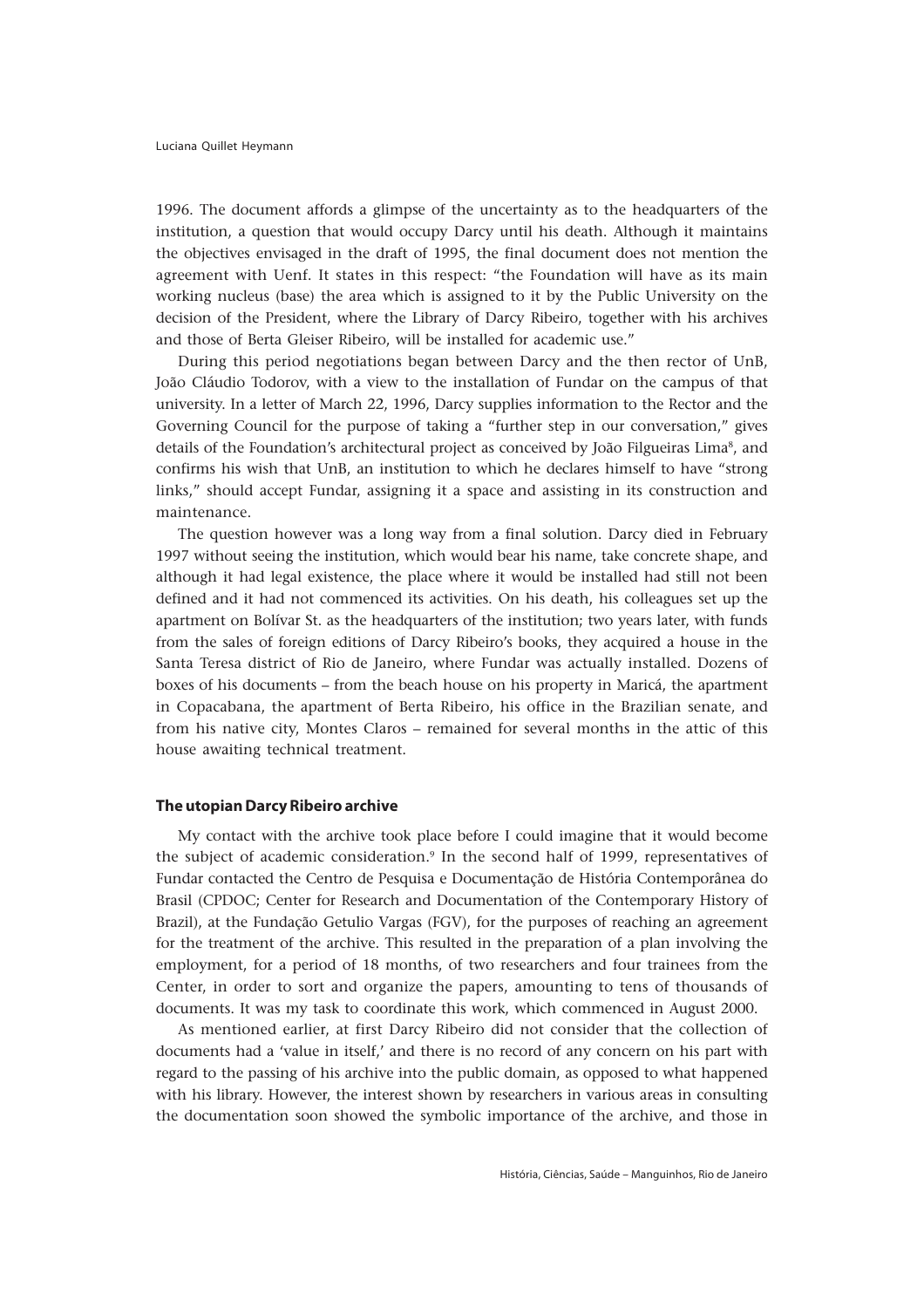charge of Fundar realized that through the archive it would be possible to highlight the importance of the institution itself and bring it closer to the academic community, thus restoring the connection which had been lost with the death of its founder.<sup>10</sup>

The opening of the boxes and the preliminary classification of some 60 thousand documents in the archive revealed their richness, both from the standpoint of chronological range and from the variety of their content: the documents go from the early 1940s to 1997, but the majority of them date from the 1980s and 1990s. At this point it is appropriate to offer a brief summary of the archive's content, so as to afford the reader a more precise view of it, before going on to analyze its 'structure.'

The number of boxes seemed to indicate a very significant body of documents, but in many instances, through being the result of the collecting activities of the owner or other persons, in other words because they depend, on the one hand, on the "desire to keep" (Vianna, Lissovsky, Sá, 1986) and, on the other hand, because they have passed through stages of clear-outs or accidental loss, personal archives do not satisfactorily record, from the historian's point of view, the career of their owner. In many instances documents concentrate on a period of activity or one of the aspects of his life experience (public or private), and it may even happen that the archive is, quite simply, unrevealing.

In the case of the Darcy Ribeiro archive, the number of different fields in which his career was played out is reflected in the documents, even though the distribution of documents by subject matter and period is very unequal. In the archives of public figures it is common to find a preponderance of documents for the periods during which they held public office, because the presence of secretaries and aides normally guarantees a more systematic collection of records. It is also an important consideration in such collections to retain documentary evidence of the actions of the person concerned. In line with this rule, the exercise of public office by Darcy – as vice-governor and secretary for Science and Culture in the first Leonel Brizola administration; as state secretary for Special Projects in the second Brizola administration; and as Federal Senator – produced a large amount of documents. The whole of the 1<sup>°</sup> Programa Especial de Educação (1st Special Education Program), involving the setting up of the Cieps in the State of Rio de Janeiro, is very well documented, as is the renewal of the program in the second administration. From the Senate period, mention should be made of the LDB documentation and the publication of 16 issues of the magazine *Carta: Falas, Reflexões, Memórias*, a review of restricted circulation which Darcy published, taking advantage of his access to the Senate printing office.

His positions as minister of Education and Chief of Staff, both of them under the João Goulart government, are sparsely documented. Here it must be remembered that it was for short periods that he occupied the two posts, from August 1962 to January 1963, and from that date until the military coup in March 1964, respectively. This, however, is not the only explanation for the paucity of documentation for this period. When he left Brazil following the coup, all Darcy's documents, including those he gathered together on leaving Brasilia, were sent to Montes Claros. They were kept there under very precarious conditions, and many suffered irreparable damage.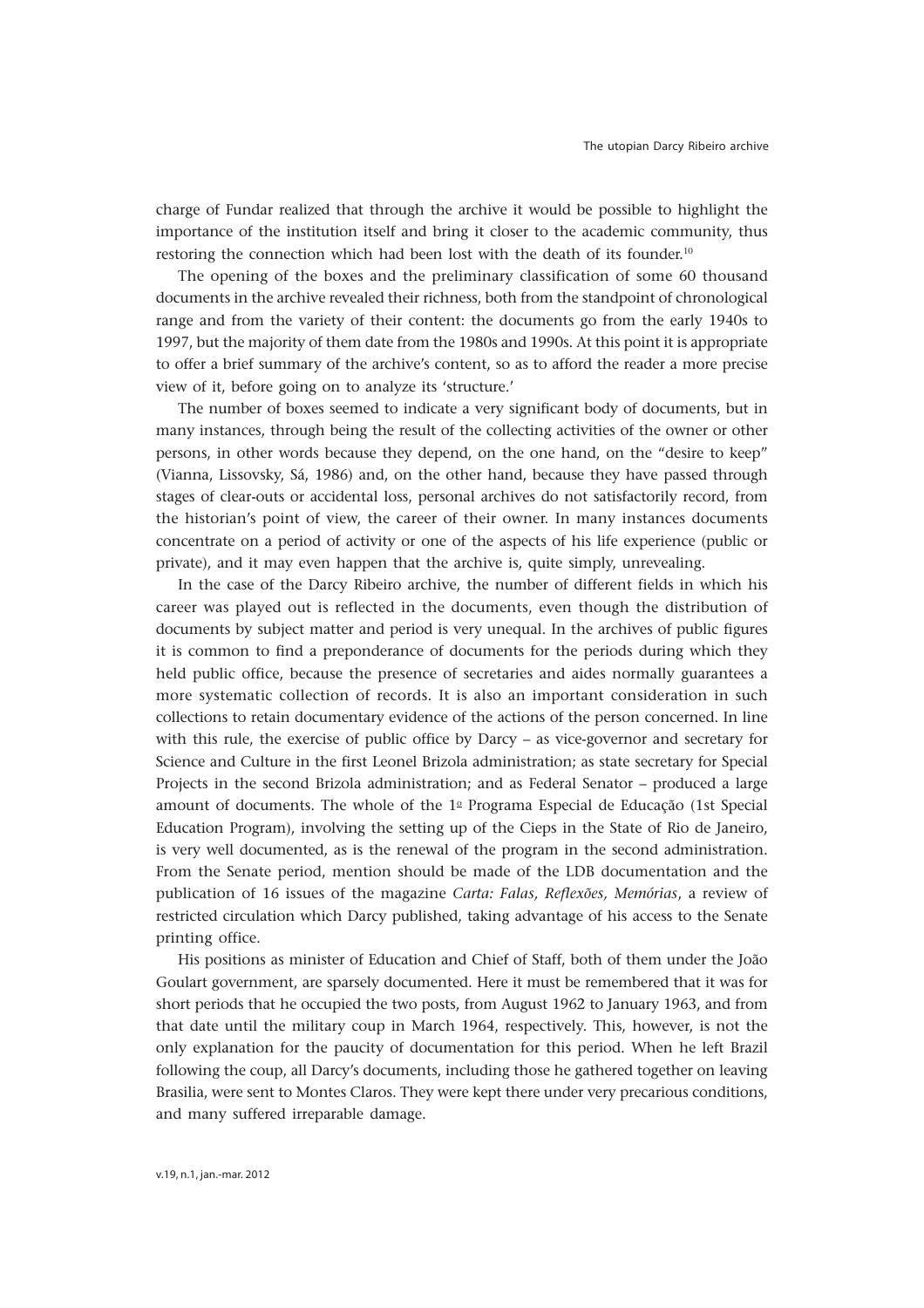

Images 3 and 4: Fundação Darcy Ribeiro in the city of Rio de Janeiro, 2005 (Fundar)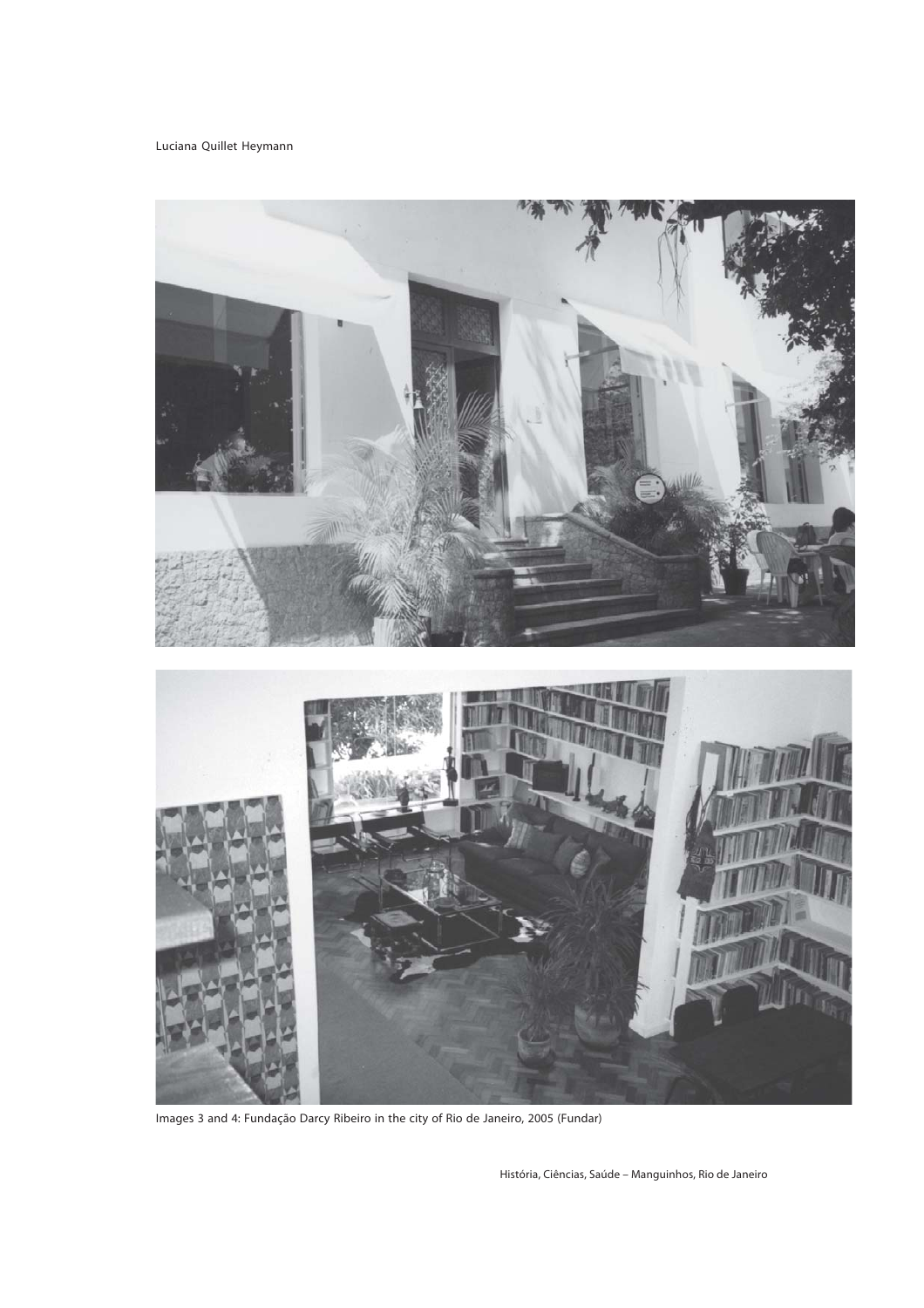The archive also records a large part of Darcy's professional career, with documents going back to the period when he joined the SPI, including the field diaries of his expeditions to indigenous groups. There is also a large number of letters from his period of exile, as well as his extensive correspondence with Brazilian and foreign intellectuals, friends, both his wives and his mother, Fininha.

The originals of practically all Darcy's works are there, as well as the works of others sent to him so that he might write a preface, or so that they could be included in events he was organizing, or simply for his comments. One can not only see the process of how his texts were produced in the various versions which are to be found in the archive, but also his negotiations with various publishers, both in Brazil and abroad.

There are, of course, documents of a highly personal nature, such as certificates, diplomas, honorary titles, medical and bank documents, property deeds, diaries and notebooks containing personal entries. There are also records of his active participation in the PDT and of the electoral campaigns in which he was involved, always on behalf of this party, from 1982 to 1994, but not from the period when he was a member of the Communist Party in the 1940s.

The classification of the material was supported by certain lists that indicated the origin of the various batches making up the documentation and the contents of various boxes. These lists, prepared according to different methods, indicated that the documents concerned had various origins and that they had been organized by different persons, using subjective criteria – not even the sets of documents with the same origin were organized in accordance with a single principle of classification.

The lists gave only a general indication of the contents of the boxes. When they were opened, however, it was found that certain documents listed were not there and that there was a disparity in the contents of the files: some contained dozens of documents, others only one. This feature was discovered some time later, when our approach to the archive had ceased to be technical and, under the requirements of academic research, had assumed an ethnographical dimension. Despite their lack of reliability in describing the contents of the boxes, the lists contained interesting indications with regard to the various inputs in the formation of Darcy's archive. The oldest was that of his first wife, Berta Ribeiro, an ethnologist specializing in indigenous cultural material, who was responsible for organizing her husband's correspondence into files, on which she wrote in pencil the name of the writer and the country from where the letter was sent or the institution which had sent it, and in accordance with her own criteria established the personal, institutional or geographical classification of the correspondence. In the documents from Maricá, for example, some files were marked "organized by Berta."

Berta and Darcy remained married from 1948 to 1975 and during all this time, according to a number of witnesses, she was a dedicated and discreet collaborator, helping her husband in his research and creating the conditions in which he could pursue his projects.11 Besides acting as his secretary, she was responsible for organizing his papers, and even after they separated she continued to keep documents which concerned him, such as newspaper reports and interviews.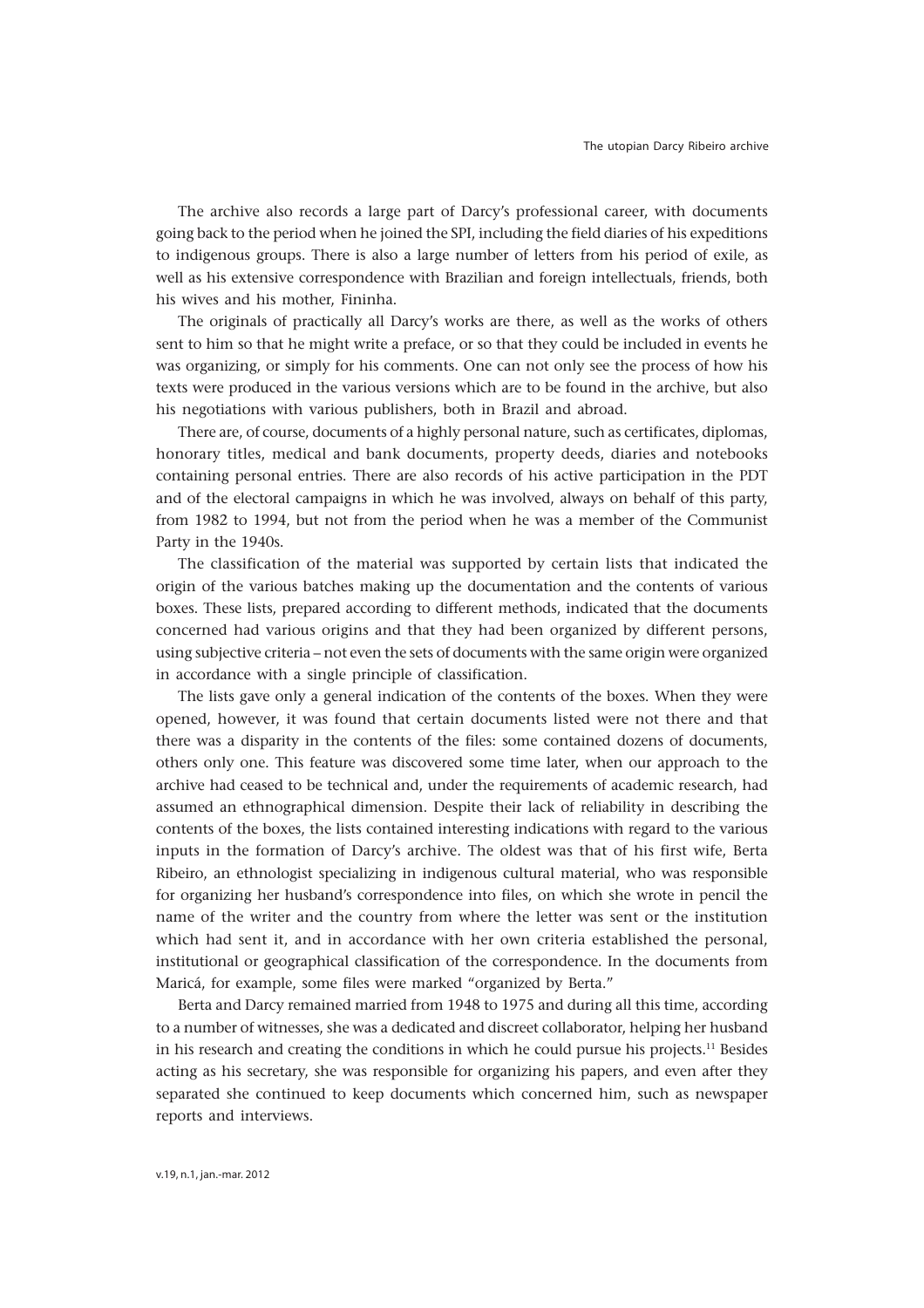A curious circumstance concerns the publication of *Diários índios* in 1996. Berta had kept all the letters Darcy had sent her between 1949 and 1951, when he made two expeditions to the villages of the Urubu-Kaapor Indians. In addition, the field notebooks which Darcy had written during these journeys and which were sent to her in Rio to be typed up, had also been preserved. The book was the result of an editing of the notebooks and letters, material which had been kept by Bertha for more than forty years. Thus, documents which she had kept – and which therefore formed part of her personal archive – made the publication of Darcy's book possible, and were subsequently incorporated in his archive. This incorporation reflects a somewhat careless attitude with regard to the provenance of the documents, as I had the opportunity to point out (Heymann, 2005). In contrast to what the archivist's profession proclaims, the view among those in charge of Fundar was that because they reflected the activities of Darcy, those documents should belong to his archive and not that of Berta.

The role of Berta Ribeiro in the construction of the documentary memorial to Darcy was, in this sense, not negligible. She was present during the organization of the documents kept by their owner dating from the period of their life in common and she was present as the guardian of documents which came from her house at the time the Darcy Ribeiro archive was assembled, by then under the aegis of Fundar, and Berta was also the guardian of a common memory which, twenty years after the couple separated, took the form of a book which recalled the experiences of Darcy among the Indians. It is possible that, at the time this material was handed over, she already knew of Darcy's proposal to keep both their archives with Fundar, which would mean that, for posterity, documents and careers which had gone separate ways would, in a way, be reunited again.

Berta's input is also noticeable by its absence: the documents diminish between 1976 and 1982, that is, between the time the couple separated and the date when Darcy became vice-governor of the state of Rio de Janeiro. This decrease, which coincides with the return of Darcy from exile, is indicative of the importance of those persons who helped him in the task of building 'his' documentary memorial.

From the moment he returned to public life, the building of his archive followed another course and another logic, dictated partly by the type of documentation which began to accumulate in his office. Official letters, legal notices, forms, architectural plans, and administrative documents relating to the setting up of the PEE, the construction of the 'Sambadrome' and the foundation of the Casa França-Brasil (Franco-Brazilian House), for example, were accumulated in the period in which Darcy served as vice-governor and state secretary in the Brizola administration.

As well as its typological characteristics, the documentation which records Darcy Ribeiro's tenure of public offices is also marked by other influences, especially during the period in which his activities in the Senate coincided with the second Brizola administration, obliging him to divide his time between Rio de Janeiro and Brasilia. A busy correspondence between his staff in the Senate and his secretaries in Rio reflects this dual role. His archive contains this correspondence, generally little handwritten notes giving details of jobs carried out by his two staffs and information on Darcy's engagements. The correspondence also shows that at this stage the management of his papers was the task of his secretaries. This does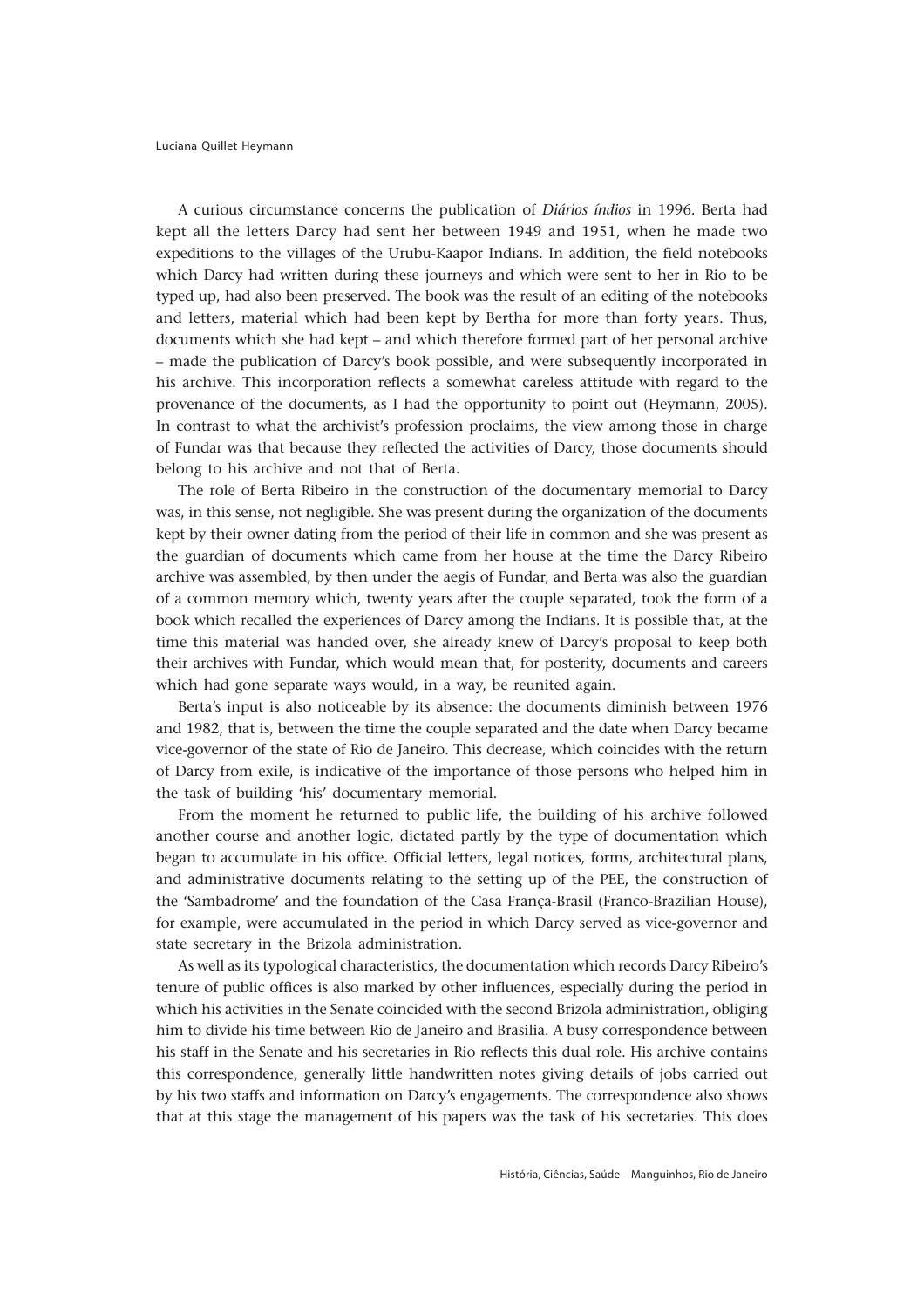not form a specific part of the Darcy Ribeiro archive. The process of selecting and ordering the documents is very often a collective enterprise, especially in the case of public figures, which makes us ponder a common ground that associates, in an immediate way, personal archives and personal memories. In general, such archives result from policies of accumulation governed by different subjective choices, expressed as much in the choice of documents to keep as in successive assessments, disposals and arrangements of the papers. A greater or lesser influence by the owner only becomes apparent through an investigation which is concerned with his relationship with the archive and with the practices which have formed it.

In our research on the Darcy Ribeiro archive, Elyan Dellaperuta and Gisele Moreira were valuable sources of information. The former was head of the secretarial staff in the vice-governor's office of Darcy Ribeiro, returned to work with him on the setting up of Uenf, and finally joined his senatorial staff and took charge of the office in Rio de Janeiro, which operated from his home on Bolívar st. During this period she worked as the senator's private secretary. Her report shed light on differences between various sets of documents which are now reunited in the Darcy Ribeiro archive.

> It was difficult to try to organize all the material which passed through the office. Matters which related to the office were filed there, and matters which were more concerned with the political field were kept in his house. He had an office in Copacabana. … Later, there were files which were political, whose content was political, or private – because he corresponded with Mitterand, with intellectuals, such as Gabriel Garcia Márquez – all this also went to his home, because it was private. And the books; all published material, texts, were kept at his home. … Everything bureaucratic was kept in his office: regarding Cieps; regarding universities, Uenf, which he was setting up; the Sambadrome, which was his creation; the Public Library; the Zumbi dos Palmares. All this was kept in the office (Dellaperuta, May 9, 2008).

The presence of all this documentation in the private archive of Darcy Ribeiro sheds light on the old question of the privatization of documents of a public nature by holders of political and administrative positions, in view of the fact that the documents which were accumulated and filed in his office – or a part of them – ended up being transferred to his private residence. Previously, despite the difficulties presented by the task, an attempt was made to maintain a distinction between these two areas. However, even though the arrangement adopted for the archive in Fundar envisioned specific divisions for the documents relating to public affairs, the original distinction between the 'office archive' and the 'home archive' has disappeared. Today the personal archive of Darcy Ribeiro is composed of groups of totally separate records, organized in accordance with principles which relate to different worlds and brought together under the all-encompassing designation Arquivo Darcy Ribeiro.

Thus, in addition to the fact that policies for retention vary over the course of time – indicating distinct temporalities in the formation of the personal archive – and that various subjective choices are involved in the selection and storage of documents, filing procedures which happen simultaneously can obey different criteria and rules, according to the place in which they occur. Yet in a way this plurality of times, dynamics and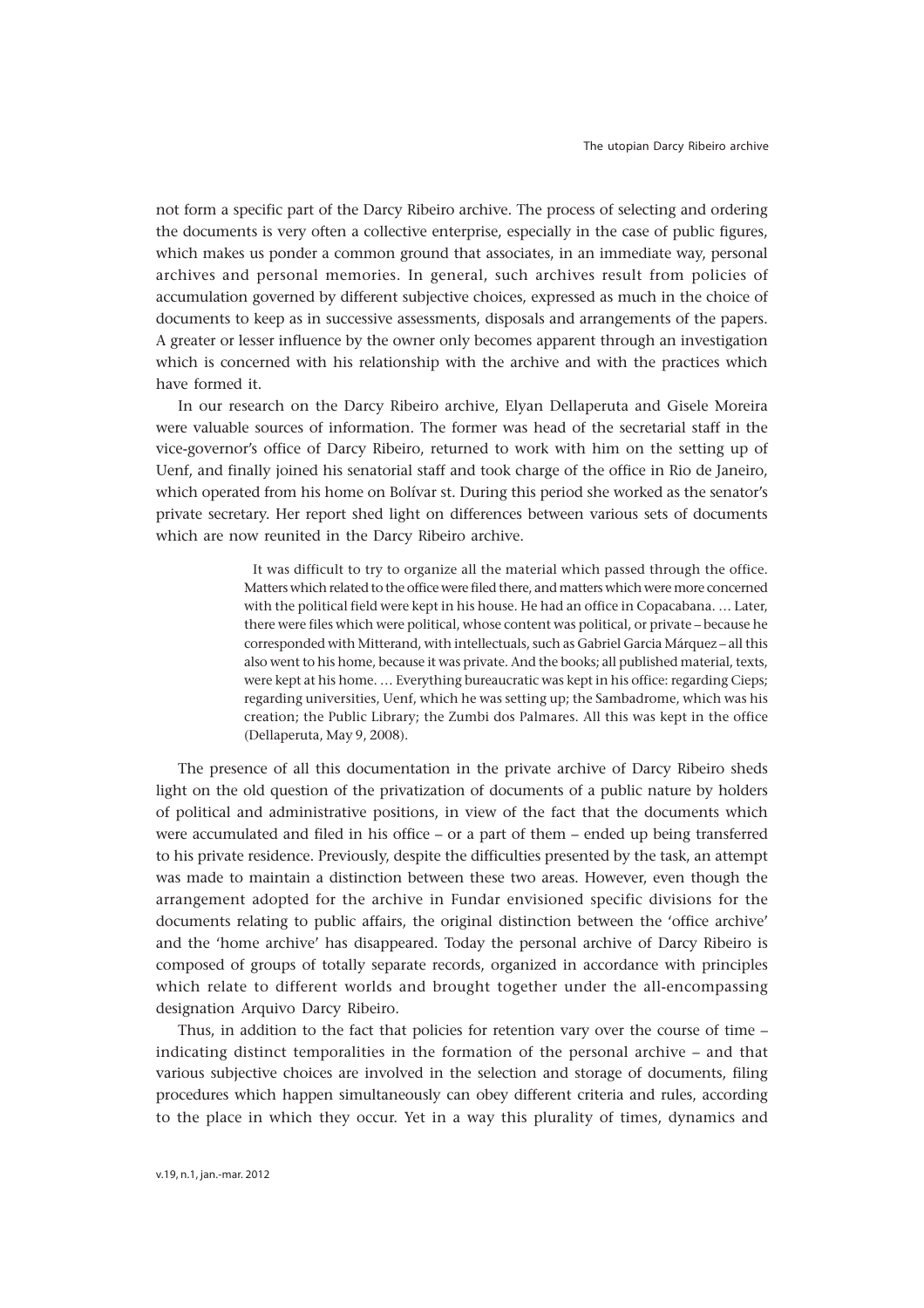personnel responsible for the archive becomes obscured, and the actual circumstances of the formation of the documentary corpus become 'lost.' To retrieve these dynamics through an ethnography of the processes involved in the construction of the archive amounts to a restoration of its actual historicity.

The evidence of Elyan Dellaperuta allows us to look closely at the relationship of the owner and his documents and re-assess the characteristics of this documentation. It is worth returning to her report, in order to understand the logic which governed the selection and retention of Darcy's papers: Sometimes, with things which were very important to him, he used to tell me how to keep it. For example, from nineteen eighty something he had this thing about the Universidade da Paz (Peace University). It's interesting that he was a visionary. No-one used to speak about it, and he was already talking about it in 1983 or 84. He used to say: "Look, this is very important. I want to keep this. Make a file for the Universidade da Paz" (Dellaperuta, May 9, 2008).<sup>12</sup>

The statement of Gisele Jacon de Araújo Moreira – anthropologist, technical aide in the Senate and private secretary to Darcy – also helps to understand the logic in the archiving of the documents, which was delegated to his secretaries but supervised in large part by Darcy with regard to the subjects and projects which might interest him in the future.

> He had a very systematic method, in the sense of requiring everything to be kept and organized. He used to get very angry when he couldn't find what he wanted. And he kept a kind of order in his head. So, when a paper arrived or something which interested him, for example, for the articles he wrote for *Folha de S. Paulo*, he used to say: "Keep this in X file." "Put this in such-and-such a file… I'll be asking for it." "Make a file in the name of this project." Even if later he did not remember the exact details, he knew that he had ordered something to be kept and that it had to be there. ... The main archive was at his home, the one he used every day: for works and for contact with friends and with institutions (Moreira, April 29, 2008).

Testimonials from his staff helped to provide the context for the accumulation of some of the documents in the archive, by showing the way in which he thought of his activities. This perspective did not provide information for the constitution of the archive as a whole; in the period when Berta dealt with the documents, she seems to have done it with a large degree of autonomy, while the documents archived in the offices certainly followed a bureaucratic logic without direct interference from the owner.

The same statements also help us to understand Darcy's relationship with what he considered to be in fact 'his' archive in the last 15 years of his life, and explain the empty files or those with only one document displaying the name of a project, as mentioned earlier. With regard to this part of the documentation, what emerges is a model very far from that associated with a progressive and natural accumulation of records of life experiences and activities. Some documents are evidence only of the intention of the owner to keep them and the idea that they could be useful in the future. This is the action which they 'witness': there is no desire to remember his own life (McKemmish, 1996), but instead a certain way of projecting it. By means of interviews, a new meaning is given to disconnected or fragmentary documents, kept in folders which seem to have been forgotten,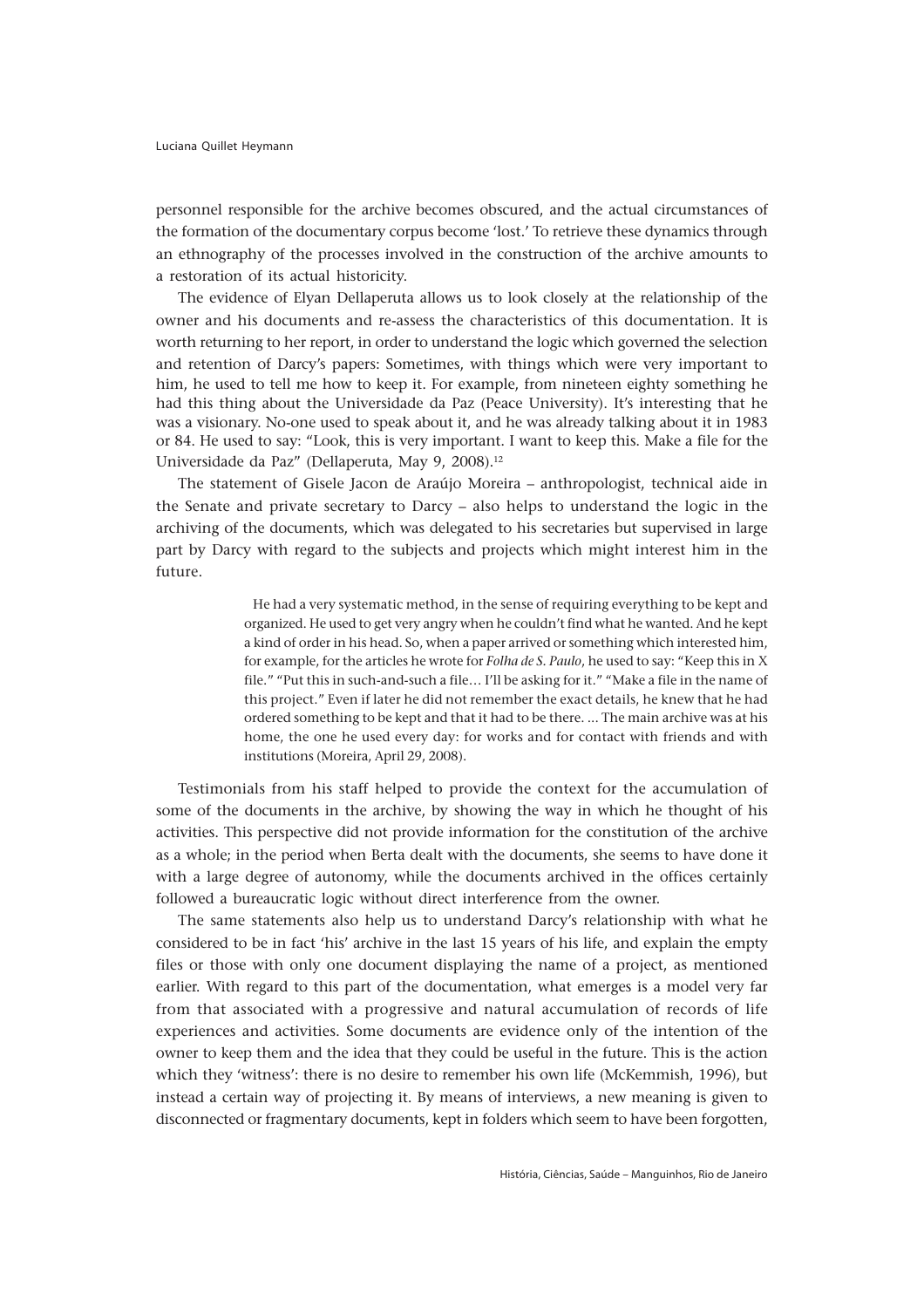undersized compared to other sets of documents, and 'despised' by the archivist interested in contexts and in the records of the owner's activities.

The desire to intervene – which appears as a marked trait of his personality in his own accounts of himself, in the statements of those who were closest to him and in the academic studies about him – seems to have been nourished by his successful experiences on his return to the political scene in the 1980s, strengthening his belief in his ability to get things done.13 This self-image, in its turn, seems to have furnished his archive with plans, projects, records of ideas and experiences which seemed to him interesting or suggestive and which were, therefore, rated as worth keeping for the future, to inspire projects still to come, as Gisele suggests when recalling Darcy's words when dealing with something which caught his attention his interest: "Make a file in the name of this project."

In this sense it can be said that the archive, for Darcy Ribeiro, was in fact a repository of ideas to which he wanted to have access at any time. Especially in the last years, when the urgency of realizing his 'utopias' increased with the prospect of illness and death, the archive seems to have gained importance as a working tool which was capable of furnishing supplies for his undertakings. The archive had, therefore, a prospective dimension, in this sense being closer to the idea of an open notebook than an archive.

The ethnography of the process of forming the collection thus shows a usage distinct from that normally associated with the storing of papers by an individual. Neither a record of the past nor evidence of activities, the papers accumulated by Darcy – or at least part of them – depart from the traditional view of a memorial archive and bear more resemblance to what might be termed an archive of projects. Such a perspective explains the fact that it was only late in life, and when he was near death, that Darcy realized the 'historic value' of his documents, even though his library had had this character for a long time. For Darcy, the user of the archive was himself, and some categories found when boxes were opened revealed his intended uses for those records. In the words of Gisele Moreira (April 29, 2008): "Certainly it was an archive made... 'Look, open a folder for this project' – and that project never left the page, it just stayed there. Or: 'Open a folder for so-and-so,' and it led to nothing. For sure, it happened. Because he was spontaneous, in other words, it was an archive made before, not after. … And it was for his own use."

The accumulation of documents for use at some stage in the future also gives rise to a picture of Darcy as a 'missionary' for certain causes. This accumulation was marked by the range of interests that characterized his public activities, and was driven by the need to cultivate the image of a multi-faceted and entrepreneurial man, whose actions always needed to be seeped in an aura of originality. Darcy collected documents which could nourish his ideal of himself and contribute to the realization of his utopias. The ultimate meaning of this accumulation can be found in his self-image, which he expressed so well and on so many occasions: "My life and work are urged on by an ethical instinct, impelled by a creative frenzy, and activated by such an ambition for doing things that I am never quiet. It is true that this kind of servitude is very exhausting, but it gives me a satisfaction that no leisure can" (Ribeiro, 2001, p.236).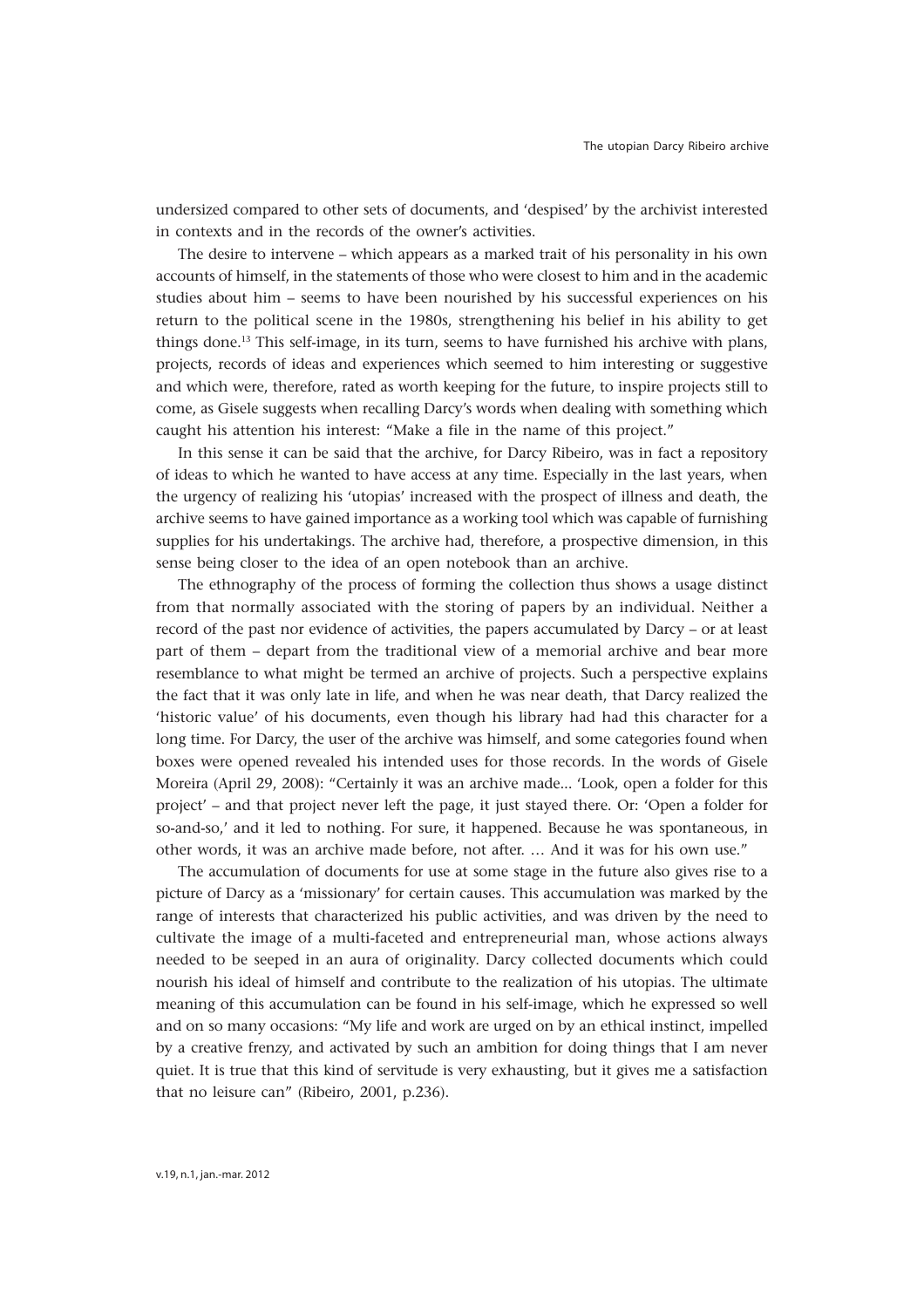### **Fundar after Darcy and the new uses of the archive**

The contacts with the UnB for the setting up of Fundar on campus were suspended following the death of Darcy, but the idea persisted, judging by the statement of Paulo Ribeiro (May 27, 2008; February 13, 2009), the nephew of Darcy and current president of the Foundation:

> The dream was the UnB. He had a lot of talks during Todorov's time. … The excuse was that… Because Darcy wanted the Foundation to be a private one. … not to be part of the normal functioning of the University routine, because of the bureaucracy, the deficiency, the difficulties that the University has in transforming its knowledge into practical action. He always thought in terms of a Foundation for social intervention, for devising policies which would help the State and local authorities to develop … . I hope that one day they will wake up and realize that, and UnB will sit down to negotiate, because we are awaiting this.14

In mid 2009, the rector of UnB José Geraldo de Souza Junior, and Paulo Ribeiro came to an agreement to transfer the archive, the library and Darcy's works of art to a building to be constructed on campus in accordance with the architectural plans of José Filgueiras Lima, while the intervention projects and the administrative part of Fundar would remain in Rio de Janeiro. With an initial budget of R\$4,000,000.00, the work would form part of the celebrations for the fiftieth anniversary of Brasilia in 2010, and of UnB in 2012.

The remarks of the former rector of the University, Roberto Aguiar, in 2009, explain some of the matters at stake in this transfer: "To bring Darcy here is to bring back the original spirit of the University. UnB went through a crisis, and it is now getting back on course. This is the time to recover our daring, and this is what our union with Fundação Darcy Ribeiro will promote" (in Vasconcelos, April 2, 2009).15

In 1996 Darcy insistently sought the support of UnB for the installation of his foundation on the university campus, hoping to add the material and symbolic weight of UnB to his project. More than ten years later there is a feeling that the University administration sees in the transfer of the collection the possibility of adding the symbolic weight of Darcy – associated with "the original spirit of the University," with its "daring," with its "utopia" – to the image of UnB. Darcy Ribeiro is thought of as a 'moral asset,' whose 'legacy,' existing in material form in the collection, could contribute towards the regeneration of the University's image. On the other hand, the setting up of a partnership between UnB and Fundar – the legatee which makes a physical transfer of its endowment to give form to the dream of its founder, but retains ownership of the collection and the power of decision with regard to initiatives which are directed towards it – is a process that affords to the Foundation the opportunity to expand its connections, increase its visibility and generate projects together with the University.

In addition to this partnership, Paulo Ribeiro has looked to diversify the institution's projects within the vast field of action embraced by Darcy. For this purpose he has had make use of his uncle's documents with a glimpse to a new use for the archive: from being a collection of documents of a historical nature, available to be consulted by researchers interested in the career of the owner, the archive seems to have taken on functions generally associated with current archives, used to support the activities and policies of the body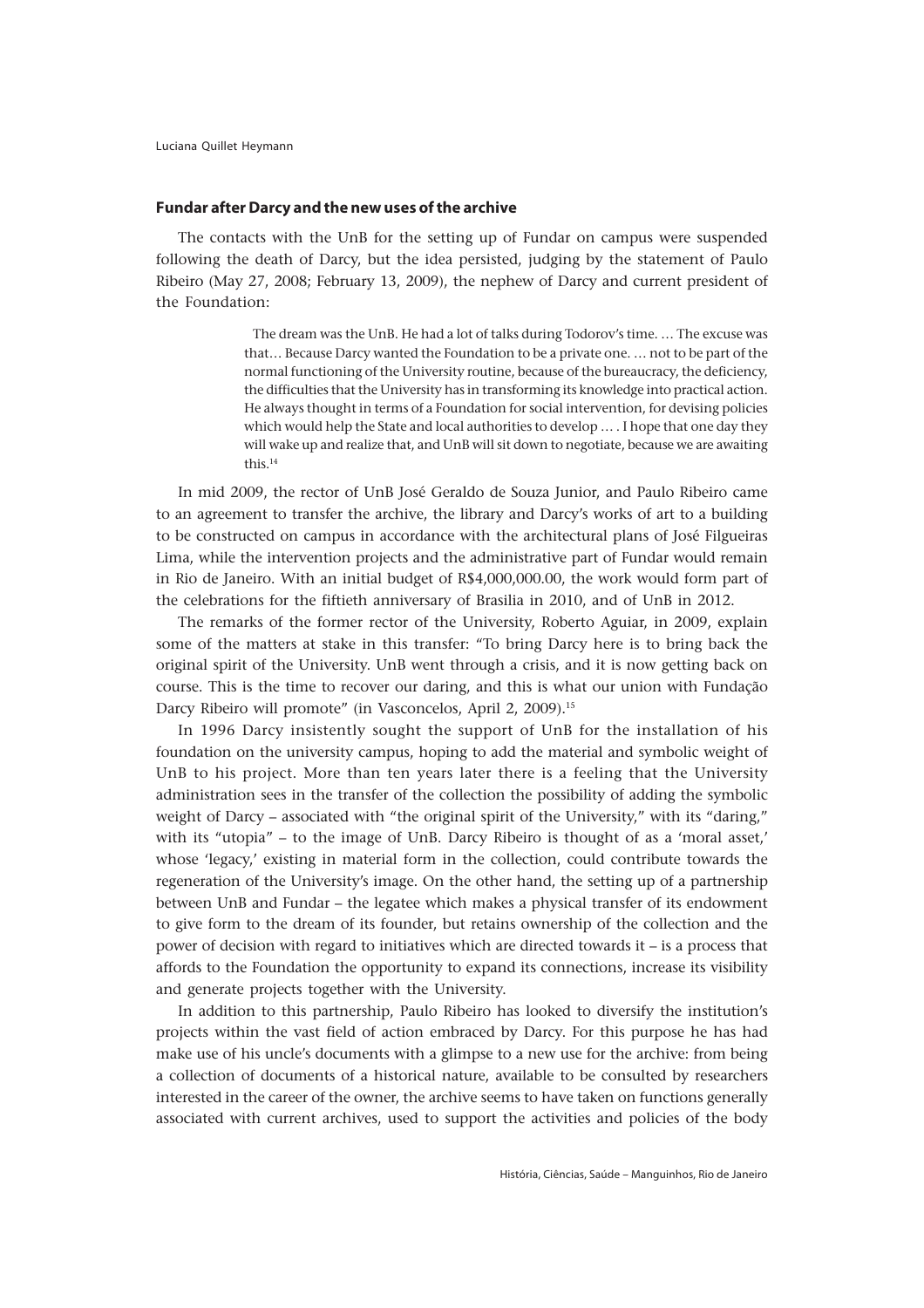which compiled them. In this case the archive is clearly not in the service of Darcy himself, but the organization and personnel who have taken his place. In his interview, Paulo Ribeiro (May 27, 2008; February 13, 2009) stated: "I came back here and started to read things. Where are the other projects?"

So, the documents from Darcy's personal archive have been consulted in order that Fundar can diversify its range of assistance projects. They have also served to feed editorial projects, like the proposed publication of 18 new books, 12 by Darcy and six by Berta Ribeiro, based on material in the collection. Some are editorial projects of the owner himself, such as The French Chroniclers collection, comprising texts of travelers in the sixteenth and seventeenth centuries, whose originals can be found in the archive. The collection began to be organized in the 1980s, and after various failed attempts the first volume was published in 2009.16 More interesting, however, is the proposed publication of miscellanies of documents: lessons, letters from exile, prefaces to many publications, speeches and articles, and, finally, field diaries which still remain unpublished.

The archive, which was lacking in the early plans for Fundar, was subsequently incorporated as part of its endowment and is now also a source of new initiatives – assistance projects and editorial projects, planned on the the documents. The archive has thus allowed the memory of Darcy to be kept alive in many ways. More than this, it has been the basis for projects which are being developed by his 'heirs' nowadays and has taken an important role in the maintenance of the institutional plan.

# **Final considerations**

The histories contained in the archives – their patterns, their uses and meanings – have aroused a great deal of interest. Though not always visible, they are fundamental for their understanding as historic, social products and have inspired a sequence of studies, sometimes referred to as the anthropology of the archives, of which this article forms part. In these studies the attention is always moving away from the documents – from the content of the archives – to the story of the creation of the documentary collection and to the structure by means of which it is preserved and accessed.

In the case of personal archives, a study of the way in which they are formed can be a path to arrive at the personality of the owner. It is not a matter here of giving support to the old belief that the archive is a sure path to access the intimate secrets of its creator, but of suggesting that the archive, when looked at as an entity endowed with historicity, demonstrates practices and habits which can reveal the outlines of its owner's self-image and his view of the world.

When archiving projects and texts related to his areas of interest – education, Latin America, indigenous populations, Amazonia, etc. – Darcy Ribeiro used his documents to project himself publicly. When dealing with an academic audience assuming a certain position or as a member of a new working group, he relied on the archive to furnish him with material compatible with his image as a restless man of action. More than this, the collecting of documents which might serve for future projects expresses the imperative of taking action. Darcy was motivated by ideas, his 'utopias,' and saw himself as a missionary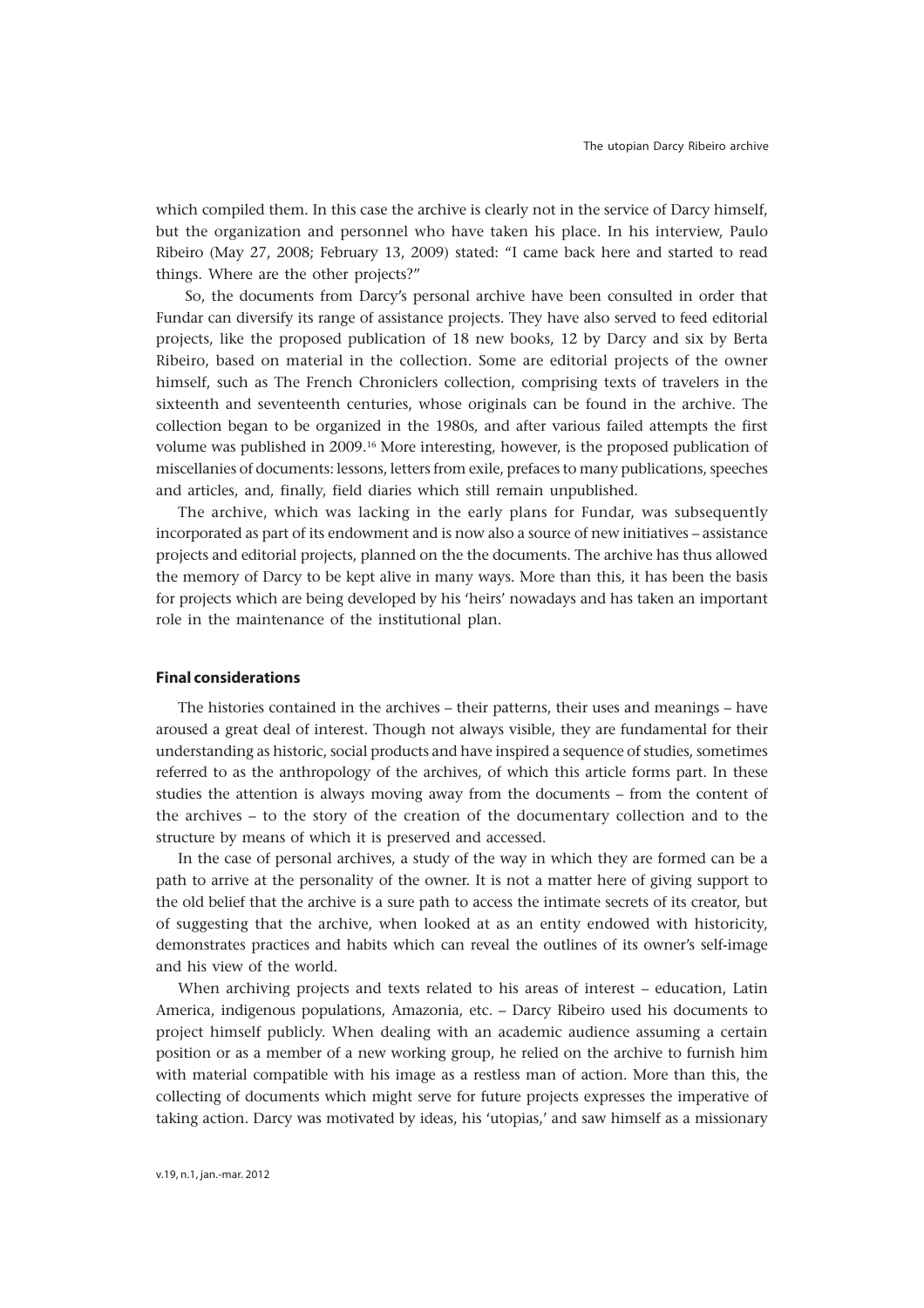with a commitment to humanity, above all to the people of Brazil, whose destiny he sought to influence. Through his 'doings,' he wanted to change the outlook in the various fields in which he was active, moving forward in the direction of his ideals of justice and equality.

Our investigation of the motives of Darcy in accumulating his papers suggested, in contrast to the traditional image of a memorial archive, the image of a project archive, which he envisioned as an aid to future action rather than as a record of the past. The relationship of Darcy with his documents, at least with those of which we were able to recover custody, indicates that, for him, the archive was a means, not an end, that it was an instrument for the realization of his 'doings,' and that it was these that were destined to endure and keep his memory alive.

The reconstruction of the history of Fundar, in turn, has revealed the meaning ascribed to the project by Darcy himself, shedding light from another angle on his ideal of permanence: the Foundation should keep his memory alive not because it would maintain his works as an object of research or because it would dedicate itself to the exaltation of his career – even though these elements were there – but because it would replace him in the public arena, thus giving continuity to his political activity and fostering the combative image which characterized him. You could say that, in the ideal of the anthropologist, it was his *mana,* i.e. impersonal force or quality that resides in people, that Darcy wished to bequeath to Fundar.

The archive, considered by him to be of little value in his draft project, gained importance later after his death when the institution began to take an interest in the collection, an asset which soon revealed its potential to attract investment and researchers. In recent times, the idea of the archive as a repository of ideas and projects seems to have started a movement within the institution, which by exploiting its documents, is attempting to set up a program of work which will guarantee the presence of the Foundation in the public domain.

To take the place of Darcy Ribeiro, Fundar must continually reinvent itself, and for this purpose it has recourse to the archive, activating it for new purposes. The idea that archives, when entering the public domain of institutions and being made available as a source for research, are activated for their uses is a notion developed by Eric Ketelaar (2006). For the Dutch archivist, the institutional structure which houses the archive establishes a 'place' for it, defines the ways in which the documents can be consulted, fixes the archives available for preservation, publicity and access to the records, and oversees changes in the content of the documentary collections, besides making use of them in various ways – aspects which the relationship between Fundar and the Darcy Ribeiro archive illustrates very well. Each time a creator, a user or an archivist interacts, intervenes, interrogates or interprets a document, it is construed in an active way. Every activation leaves marks on the document or on those around it, which impart unlimited significance to the archives (p.66).

The search for these attributes of significance breathes life into a new look at the archives. In the case of personal archives, it is interesting to peruse them as a space for investment and as a projection of the owner, as a way of accessing his career, his social circles, his methods of intellectual production, as an artifact constructed under various influences on the public and private planes, as a legacy endowed with the attribute of representing an individual career, the object of investment on the part of the institution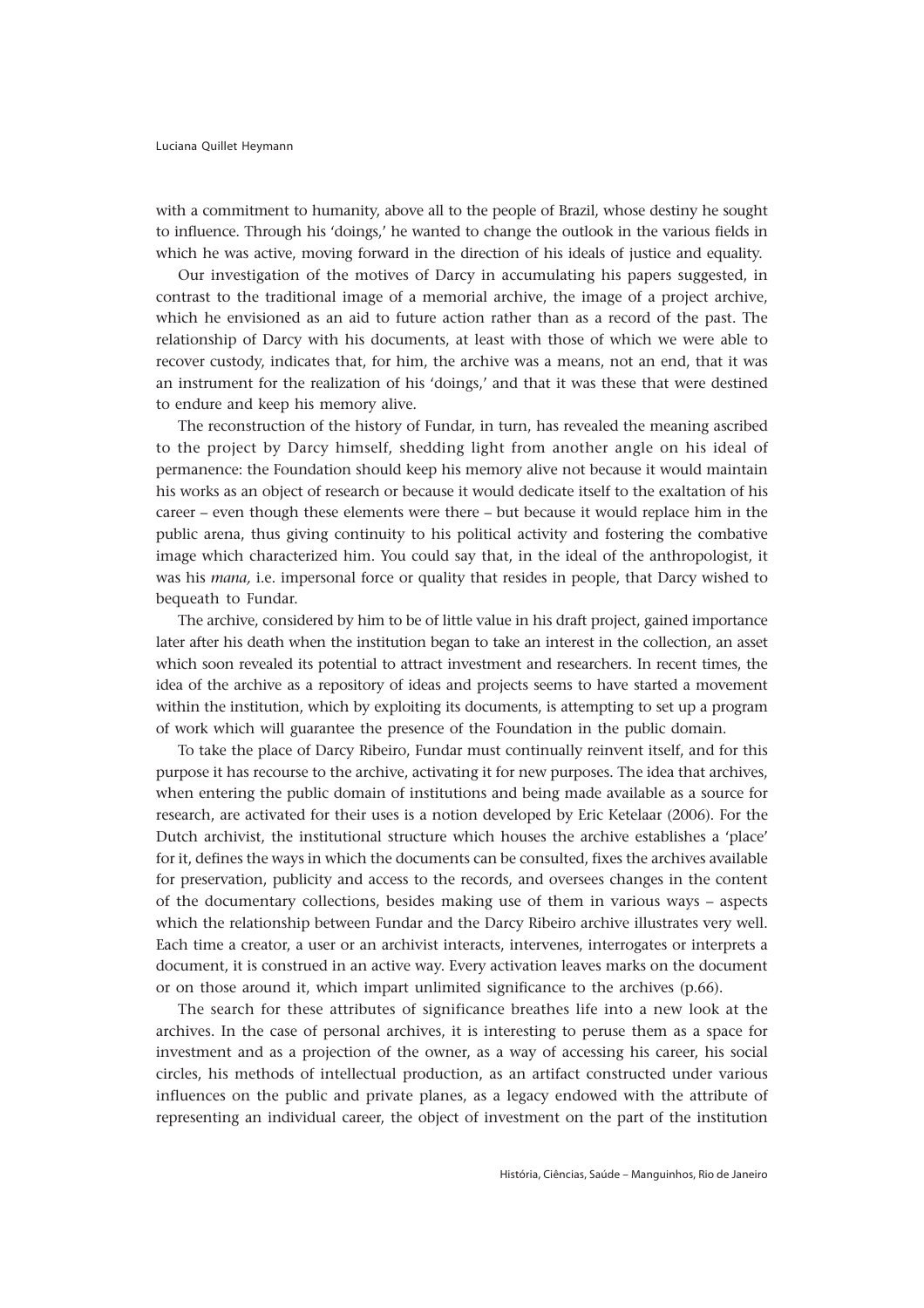which houses it and of which the archive is an asset, as the result of work by professionals responsible for the transformation of the collection of documents into a source of history, among other perspectives. All of them indicate paths of research with the potential to describe the processes of building memories, monumentalizing records and, above all, managing the past whose meaning expresses and projects itself in the present.

#### **NOTES**

1 For this summary of Darcy Ribeiro's biography, I am indebted above all to Couto, Galvão, 2001.

2 In an interview, his nephew Paulo Ribeiro (May 27, 2008, Feb.13, 2009) talked about this characteristic: "He worked morning, noon and night. He never took a day off in his life to relax. Work was his relaxation. … It was an emergency situation, because death was always very present to him after 74 … after cancer, because then he knew he could die. Before that, he thought he was immortal."

<sup>3</sup> In this and other citations of texts from Portuguese, a free translation has been provided.

4 In 1988 Darcy counted, among his 'constructed' works, the Museu do Índio, the UnB, the Cieps, the Sambodrome and the Biblioteca Pública do Estado do Rio de Janeiro. The Casa de Cultura Laura Alvim (Laura Alvim Cultural Center) and the Fundação Casa França-Brasil were also inaugurated during his period as head of the State Secretariat for Science and Culture (1983-1986).

5 This reflection and these names appear in the chapter entitled "Etnologando," from *Testemunho* (Ribeiro, 2001), and in the chapter entitled "Mestres brasileiros," from *Confissões* (Ribeiro, 1997).

6 All the documents of the archive of Darcy Ribeiro mentioned in the text are to be found in the dossier dedicated to the Fundação Darcy Ribeiro, which forms part of this archive. At the time I consulted them they had still not been codified, and it was therefore impossible to reference them individually.

7 This information was supplied by Cláudia Zarvos in a telephone interview on June 6, 2008. Cláudia was unavailable for a personal interview, but furnished interesting information on the relationship of Darcy with his library and his archive. Cláudia and Darcy were married between 1976 and 1994.

8 João Filgueiras Lima (Lelé) was the architect responsible for the architectural design of the Cieps, during the first Brizola government in the State of Rio de Janeiro.

9 The archive of Darcy Ribeiro was the subject of my doctoral thesis in sociology (Heymann, 2009).

<sup>10</sup> The two agreements entered into by Fundar with the aim of providing funds for the organization of the archive – the first signed with the Fundação de Amparo à Pesquisa do Estado do Rio de Janeiro, in 2000, and the second with the Fundação Cesgranrio, in 2002 – were also indicative of the interest aroused by the documents and the possibility of generating funds for their treatment and circulation.

11 The book *Confissões* (Ribeiro, 1997) reproduces a letter from Darcy to his friend Raul, of April 21, 1952, in which he comments: "I work like a dog, not because I produce very much, but because that old laziness won't leave me. If something emerges, it is because Berta doesn't let me rest. And again: In São Paulo, as a student, I found my wife. I won't say any more because she checks my letters when she types them" (p.114).

12 According to Dellaperuta (May 9, 2008), the Universidade da Paz (Peace University) referred to a plan for an open university, inspired by the Universidad Complutense in Madrid.

<sup>13</sup> The range of intervention which marked the public activities of Darcy Ribeiro was examined in an exemplary way by Helena Bomeny (2001).

14 In this part of his statement, Paulo Ribeiro is referring to João Cláudio Todorov, rector of UnB from November 1993 to November 1997.

<sup>15</sup> The Memorial Darcy Ribeiro, as the space was named, was inaugurated in December 2010 in the presence of President Luiz Inácio Lula da Silva. Financed by the Ministry of Culture and by the Fundar, the work costed R\$8,000,000.00. According to the rector of UnB, José Geraldo de Sousa Junior, the memorial reinstated the "symbolic utopia" of the University (Borges, Dec 6, 2010).

<sup>16</sup> The collection, issued by the Fundar, was entitled Os Franceses no Brasil (The French in Brazil). The first volume, *Nicolas Durand de Villegagnon e outros (1542-1569): correspondência* (Nicolas Durand de Villegagnon and others (1542-1569): correspondance), was published in September 2009.